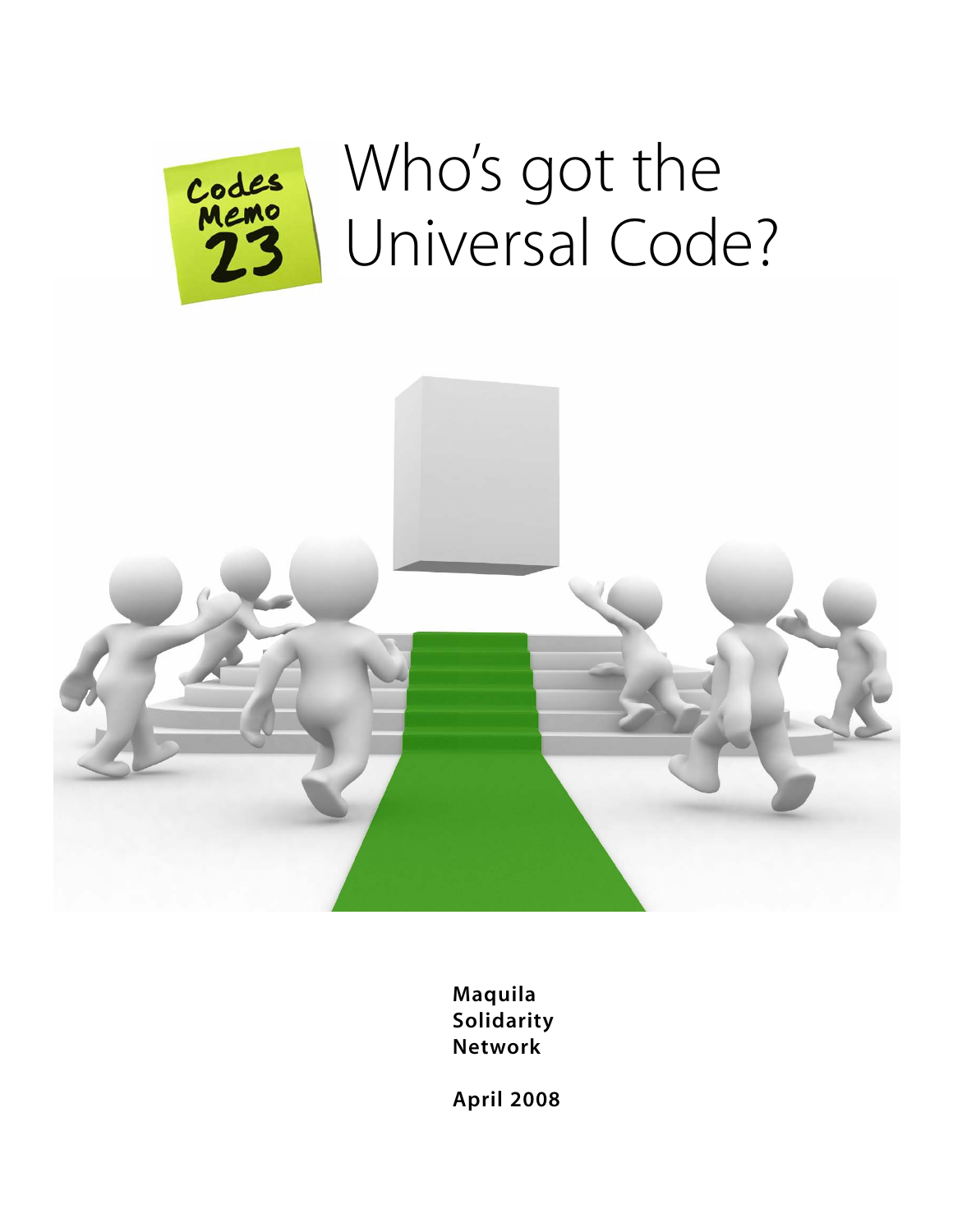# Who's got the Universal Code?

*Who's got the Universal Code?* examines attempts by multistakeholder initiatives and industry associations to develop and promote a "universal" code of conduct that would be applicable to one or more sectors in the globalized economy. We also compare and contrast key provisions on minimum labour standards in these competing "universal codes" and identify critical issues that are blocking agreement on a common code.

### Codes Memo

**The Maquila Solidarity Network's** *Codes Memo* **profiles trends in voluntary codes of conduct and government policy and explore critical issues and debates in the labour rights movement.** *Codes Memos* **are available in Spanish and English on the MSN website: www.maquilasolidarity.org. We welcome your comments and suggestions.**



This publication is licensed under a Creative Commons Attribution-Noncommercial-Share Alike 2.5 Canada License. Cover image © Copyright John Kounadeas

### Table of Contents

| Multi-stakeholder initiatives 4                                            |
|----------------------------------------------------------------------------|
| Is convergence possible? 4                                                 |
| JO-IN code sets the standard 5                                             |
| Post-JO-IN: will the MSIs adopt<br>the common code? 5                      |
| Living wage: the outstanding issue 5                                       |
| Industry takes the initiative 7                                            |
|                                                                            |
|                                                                            |
| GSCP: the new code on the block 7                                          |
|                                                                            |
| <b>MSI and industry codes: similarities</b><br>and differences 8           |
| A universal code? Where the differences lie  9                             |
| Freedom of association 9                                                   |
|                                                                            |
| Hours of work 9                                                            |
| Child labour: is it still an issue? 10                                     |
| Precarious employment 10                                                   |
| Code implementation 10                                                     |
| Living wage: tackling a contentious issue 11                               |
| Conclusion 12                                                              |
| Is a common code on the agenda? 13                                         |
| <b>Comparison of key provisions in</b><br>industry codes and JO-IN code 14 |
| <b>Comparison of key provisions in</b><br>multi-stakeholder codes 16       |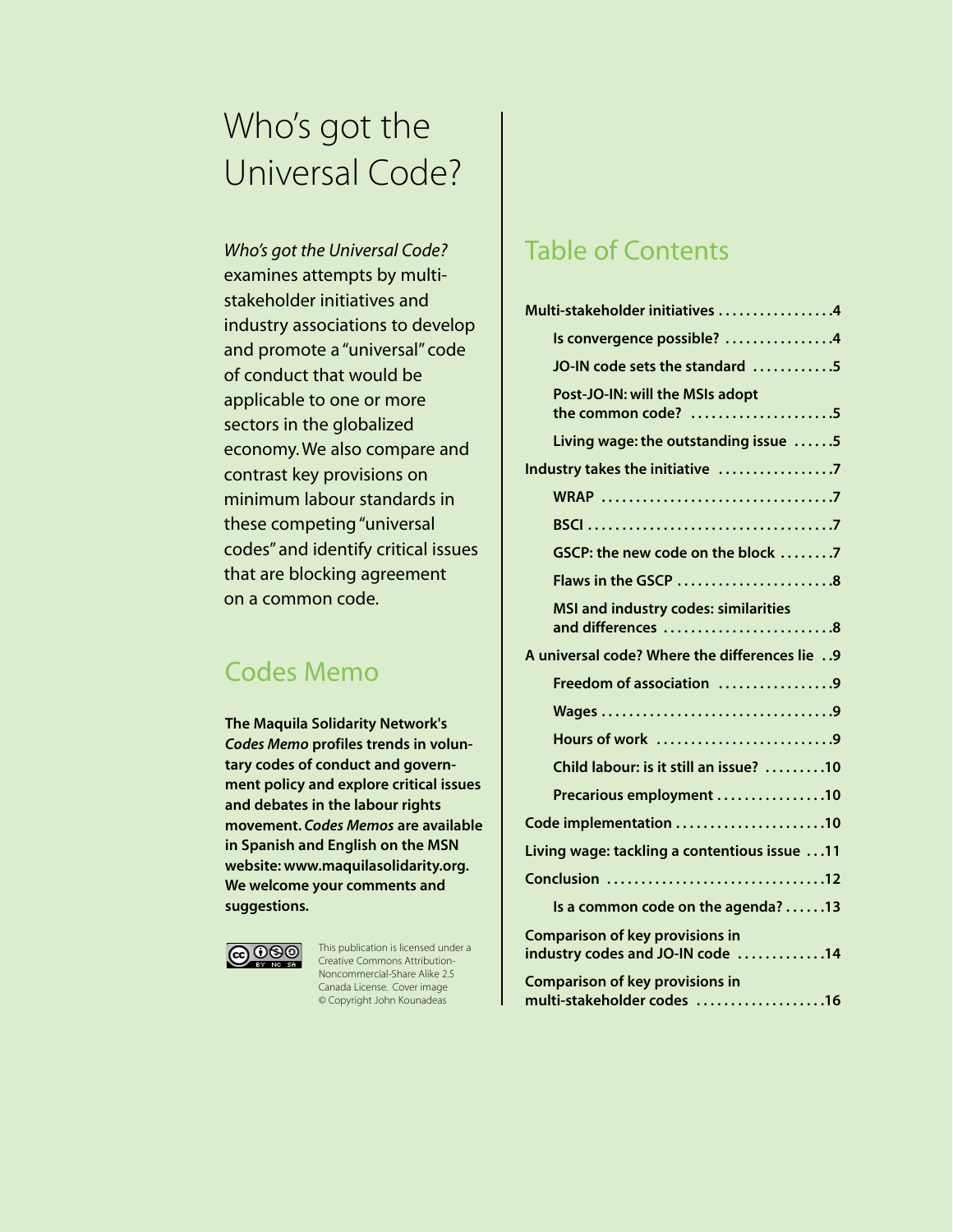**"We believe that there should be one framework of social and environmental standards for all major global retailers. And there should be one third party auditing system for everyone. This will ensure improvement can occur across the board on a level playing field."** Lee Scott, CEO and President, Wal-Mart Stores, Inc.1

**Maquila Solidarity Network**

**Codes**

**Memo**

**Number 23**

actory owners complain of audit<br>
fatigue and that different brand bu<br>
ers are demanding compliance wit<br>
different code of conduct standard<br>
Trade unions and NGOs criticize brands for actory owners complain of audit fatigue and that different brand buyers are demanding compliance with different code of conduct standards. adopting weak codes with imprecise standards as a mere PR exercise. Brand buyers complain that the high standards demanded by unions and NGOs are not achievable, at least over the short term.

One of the major weaknesses of voluntary codes of conduct has been the lack of consistency in code provisions and the lack of consensus among companies and stakeholders on the minimum labour standards that companies should be expected to meet.

In October 2003, a World Bank study estimated that there were 1,000 separate buyer codes of conduct for global supply chains with varying labour standards. According to the Bank,"the increasing number of codes, and the variety of standards they contain, is a source of inefficiencies and confusion that may limit their effectiveness."2

As Wal-Mart CEO Lee Scott points out, "Many of our supplier factories have multiple customers, including multi-national corporations and local retailers. This often results in duplication of efforts without a real improvement in performance. And in some cases, it allows a competitor to have lower standards and, at times, lower costs."3

Despite the fact that minimum international labour standards have been codified in the Conventions of the International Labour Organization (ILO), all of which have been negotiated through a tripartite process, the vast majority of voluntary codes of conduct that have been adopted by individual companies or industry associations fail to reflect those standards.

At the same time, a number of participants in the 2003 World Bank study pointed to "a strong and growing convergence [in standards] around core International Labour Organisation (ILO) conventions…" in the codes adopted by the most visible buyers.<sup>4</sup>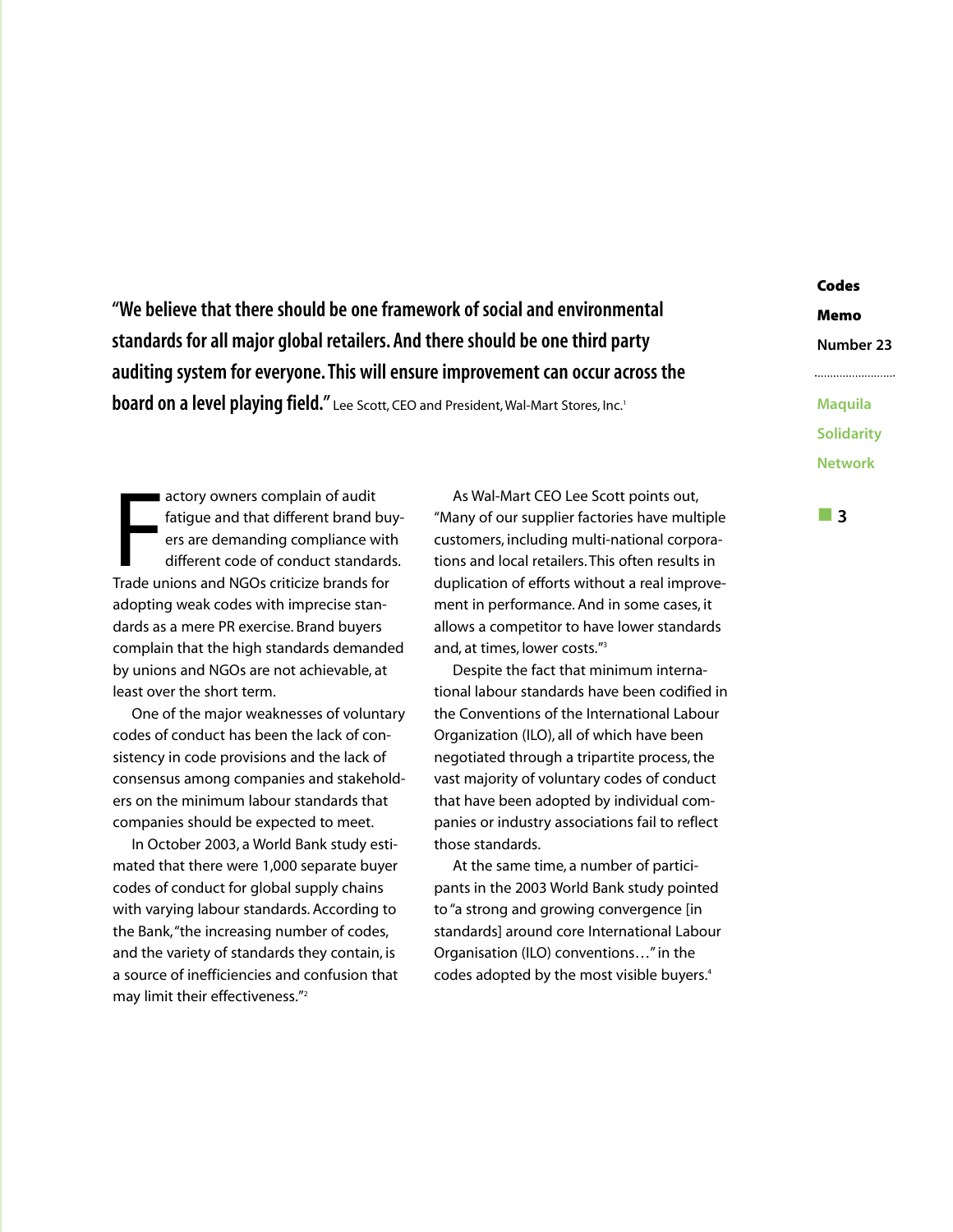# Multi-Stakeholder Initiatives

### Is convergence possible?

The emergence of multi-stakeholder initiatives (MSIs) $5$  in the late 1990's helped to raise the bar on code standards, facilitating agreement among groups of high-profile companies, trade unions and labour rights NGOs on common sets of standards that are generally more consistent with those set out in ILO Conventions and UN Declarations.

One of the first attempts at developing a universal code applicable to all sectors was the SA8000 Standard developed by CEPAA, later renamed Social Accountability International (SAI). The SA8000 Standard is based on ILO Conventions and UN Declarations, and includes a living wage provision.<sup>6</sup>

According to Judy Gearhart of SAI, the CEPAA board agreed early on to peg SA8000 to ILO Conventions and the Universal Declaration of Human Rights."The involvement of technical experts on the board such as Neil Kearney, General Secretary of the International Textile, Garment and Leather Workers' Federation (ITGLWF), and Dorianne Beyer, General Counsel, National Child Labor Committee, as well as extensive staff research and consultations with ILO materials and technical experts, helped strengthen the alignment of the SA8000 Standard to the relevant ILO Conventions." says Gearhart.<sup>7</sup>

Shortly thereafter, two other MSIs – the Ethical Trading Initiative (ETI)<sup>8</sup> in the UK and the Fair Wear Foundation (FWF)<sup>9</sup> in the Netherlands – adopted very similar codes, though these codes were for companies that sold products in their respective countries, and the FWF code was, at least initially, exclusively for Dutch companies in the garment sector.

Significantly, trade union organizations and non-governmental organizations were also actively involved in the drafting of the ETI and FWF codes and these organizations continue to participate as equal partners in the MSIs' governance bodies.

Meanwhile in the United States, participants in the Fair Labor Association (FLA) adopted their own code, which contained minimum standards that were generally weaker than those of the other MSI codes and the ILO Conventions and UN Declarations on which they are based, particularly on hours of work, wages and security of employment.<sup>10</sup>

Although US trade unions, NGOs and faith organizations participated in the drafting of the FLA Code, the unions and some of the NGOs and faith organizations abandoned the initiative shortly before its official launch.

According to the North American garment workers' union UNITE, now known as UNITE HERE!, the main issues that provoked the trade unions to walk out of the discussions were the lack of meaningful steps to address the living wage issue or the right of workers to organize in countries where that right is systemically denied, as well as company control over the FLA monitoring program.<sup>11</sup>

The FLA has since made changes in its monitoring program to bring control over monitoring in-house and to disclose more information on audit findings and corrective action plans. However the living wage question, how to ensure the right to organize in countries where freedom of association is legally restricted, and an hours of work provision that is weaker than those of the other MSIs are still outstanding issues.

At least partially in response to the perceived weaknesses of the FLA Code and monitoring system, university students and other labour rights activists in the US created an alternative code monitoring initiative, the

**Number 23 Maquila Solidarity**

**Codes Memo**

**4**

**Network**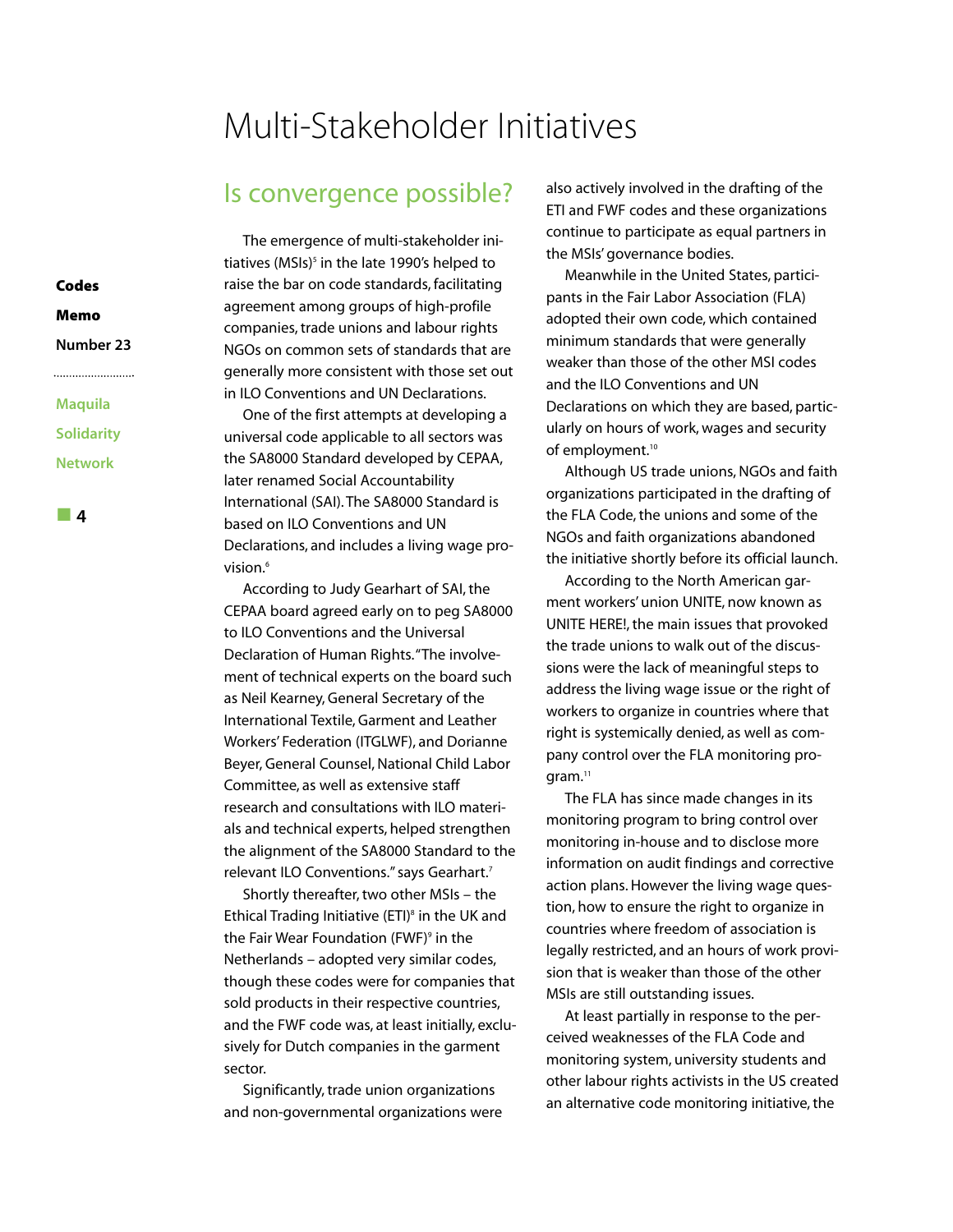Worker Rights Consortium (WRC)<sup>12</sup> that included a Model Code of Conduct<sup>13</sup> that is more consistent with ILO Conventions and UN Declarations and includes additional provisions on women's rights.

Ten years after the founding of the MSIs, inconsistencies remain between the various MSI codes.

In February 2003, hopes were raised that these differences could be overcome when the four MSIs and two labour rights organizations, the WRC and the Clean Clothes Campaign (CCC), agreed to work together through the Joint Initiative on Corporate Accountability and Workers' Rights (JO-IN) to seek common ground on code standards and attempt to define best practice on code implementation.<sup>14</sup>

### JO-IN code sets the standard

After two and a half years of oftentimes difficult discussion and debate, in July 2005, the ETI, FLA, FWF, SAI, WRC, and CCC reached agreement on a draft common code of conduct to be tested in a JO-IN pilot project in Turkey.<sup>15</sup>

The agreement by the four MSIs and some of their member companies to adopt the draft JO-IN code for use in the Turkey pilot project raised hopes that other companies outside the MSIs would eventually buy onto a universal code of conduct that defined best practice in labour standards provisions.

When the Bangladesh Buyers' Group of the MFA Forum,<sup>16</sup> which includes a broader representation of retailers and brands, also adopted the draft JO-IN Code as its common aspirational code for all the participating companies' garment supplier facilities in Bangladesh, it appeared that these hopes were being realized. However momentum was stalled by continuing differences on some code standards.

### Post JO-IN: will the MSIs adopt the common code?

Although the JO-IN process was successful in achieving consensus on a best-practice code for the Turkey project, the participating MSIs and companies have not yet agreed to adopt the common code as their own.

According to FLA President and CEO Auret van Heerden, all the MSIs, including the FLA, will be carrying out reviews of their codes of conduct that will be informed by the JO-IN experience, however differences remain not only on code standards, but also on implementation protocols.<sup>17</sup>

Judy Gerhardt of SAI confirms that her organization has already made changes in the SA8000 Standard to make it more consistent with those of the JO-IN code."The SAI board has worked very hard to align the new SA8000 Standard as closely as possible to the JO-IN common code," says Gerhardt.<sup>18</sup>

According to Jantien Meijer of the Fair Wear Foundation (FWF), his organization is also planning to make changes in its code as part of the process of gaining consensus on a common code."FWF intends to revise its Code of Labor Practices for the Garment Industry in 2008, in close cooperation with the organizations that were, until December 2007, working together in JO-IN," says Meijer.<sup>19</sup>

### Living wage: the outstanding issue

The FLA appears to be the most resistant to adopting the draft common code in its present form, as long as it includes the current language on a living wage standard.

"The FLA has debated this [issue] at length a number of times in the last ten years and I would say that our concern is

**Codes Memo Number 23** 

**Maquila Solidarity Network**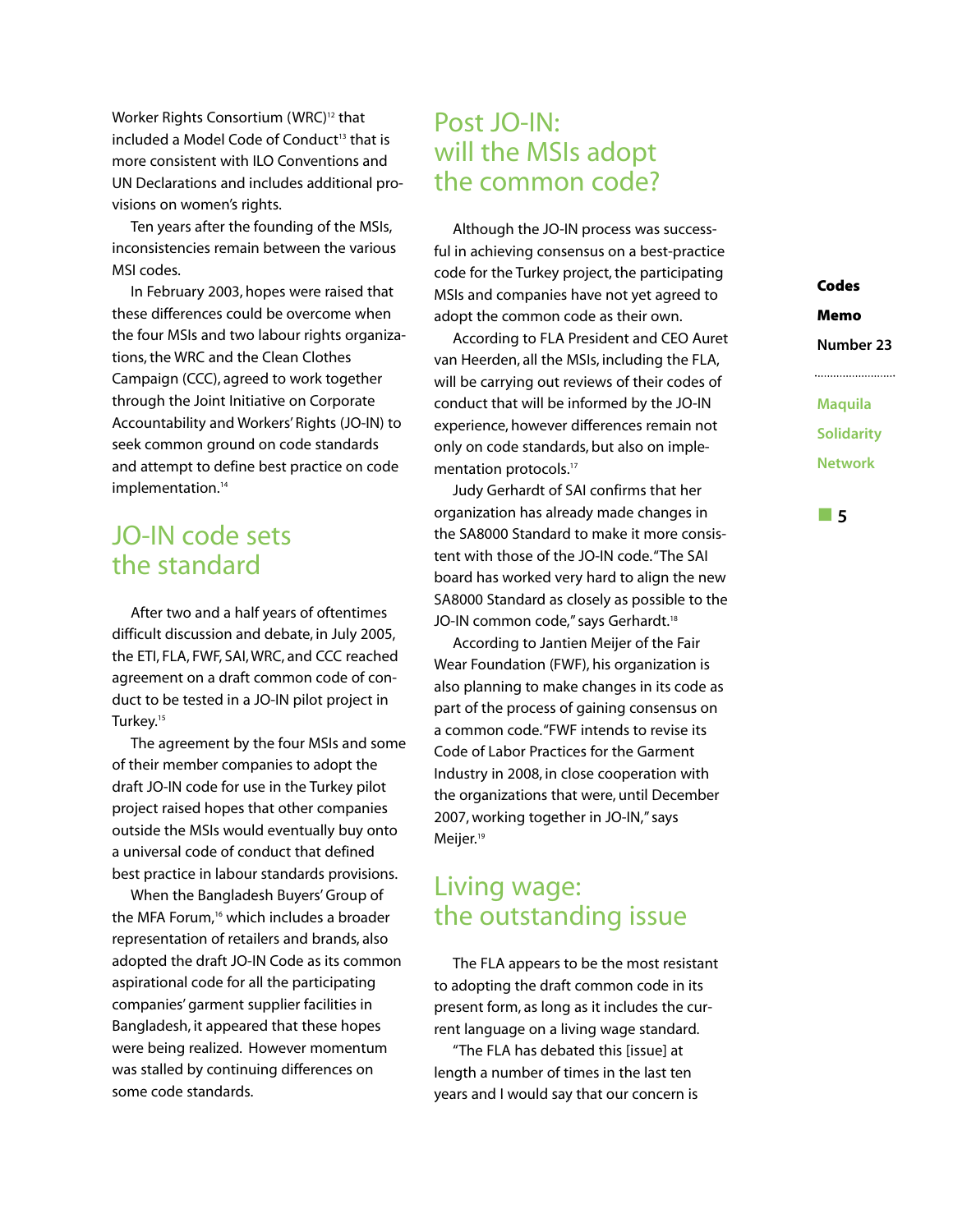with the definition, measurement and monitoring of this [living wage] concept, particularly when you need to take it to scale," says van Heerden.<sup>20</sup>

At the suggestion of the FLA, the MSIs involved in the JO-IN project will be meeting with ILO experts later this month in an attempt to move the discussion forward on a common code, and on the living wage issue.

"It is my strong feeling that codes should stick as closely to ILO terminology as possible since that increases the alignment with ILO standards and maximizes the potential for using ILO jurisprudence to interpret real-life situations," explains van Heerden.<sup>21</sup> "We hope that the ILO will be able to advise us on ways of re-wording our code provisions in ways that increase that alignment."

Meijer of FWF is also hopeful that the result of those discussions will be a common code that is acceptable to the MSIs.<sup>22</sup>

However, the continuing differences among the MSIs on the living wage issue, which are unlikely to be resolved by a strictly legalistic interpretation by ILO experts, could make it difficult for the MSIs to gain consensus on a common code, at least in the short term.

An unresolved question that needs to be addressed before consensus can be reached on the living wage issue is whether a living wage provision is enforceable in the short term or whether it is an aspirational standard that can only be achieved over time. And if the standard is aspirational, what can be done to ensure that compliance with that standard isn't put off until the indefinite future?

"I am personally opposed to a 'living wage level' arrived at through research, since it completely ignores the factors that collective bargaining takes into account such as the ability to pay based on prevailing business conditions," says the FLA's van Heerden.

Gearhart agrees that a living wage cannot be determined through purely quantitative research, but believes MSI codes should include a living wage standard. She emphasizes the importance of local consultations on wage issues with workers on site, trade unions and other stakeholders.

"A living wage standard is an essential element to conducting a comprehensive audit

**"A living wage standard is an essential element ... it is difficult to assess whether overtime is voluntary unless you also assess the adequacy of wages..."**

Judy Gearhart, Social Accountability International of factory conditions." says Gearhart."For example, it is difficult to assess whether overtime is voluntary unless you also assess the adequacy of wages as well as how wages are being set."<sup>23</sup>

Van Heerden favours the wage ladder approach to improving wages over time that was explored in the JO-IN Turkey project (see page 11), which he claims

would provide "a more constructive basis for discussing remedial strategies than a simple non-compliance finding ever does."

In contrast, the WRC, which supports the inclusion of a living wage standard in a common code, is sceptical about the MSIs' ability or willingness to implement such a standard in the short or long term.

"I am not very keen on the idea of MSIs adopting a code that their member brands have no intention of even claiming to follow," says WRC Executive Director Scott Nova.24 "Given the current posture of most of the relevant brands and retailers, it is therefore hard for me to see how a common code can be adopted by the MSIs, unless living wage is removed (which we could not support) or rendered meaningless because brands have no intention of paying it."

While the MSIs continue to seek consensus on a common code that would extend beyond the JO-IN Turkey project, industry associations are moving ahead with their own versions of a "universal code."

**Codes Memo**

**Number 23**

**Maquila Solidarity Network**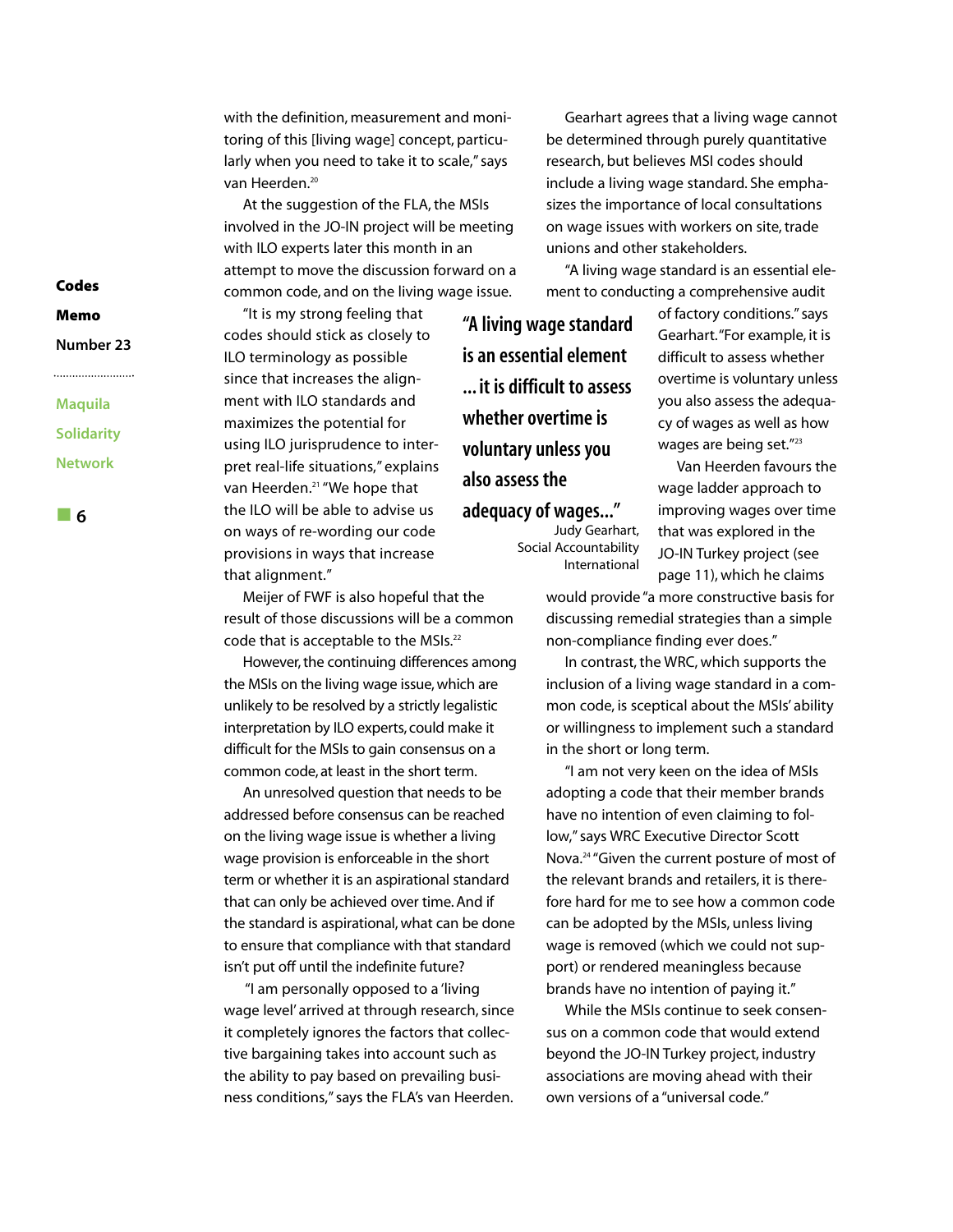# Industry takes the initiative

Unfortunately, as consensus on a common code was being hammered out among the MSIs and labour rights organizations, various industry associations, some of which also included members of the MFA Forum Bangladesh Buyers' Group, were moving ahead in developing competing "universal codes."

### WRAP

Even before the JO-IN draft common code was adopted, in December 2004, a US-based industry-led initiative, the Worldwide Responsible Apparel Production (WRAP) Certification Program, had announced the launching of a "Universal Code of Ethical Conduct" (UCEC).<sup>25</sup>

According to WRAP, the UCEC is a modified version of its WRAP Principles, which had been developed by the American Apparel Manufacturers' Association (AAMA),<sup>26</sup> specifically for the apparel sector, in order to "allow inclusion of all labor-intensive consumer products such as home furnishings, pottery, glassware, furniture, electronics, and even agricultural products."<sup>27</sup>

Like the WRAP Principles, the UCEC sets the minimum age for workers at 14 rather than the ILO's minimum age of 15, requires no more than compliance with local and national laws on wages and benefits, and allows the normal workweek to extend to 72 hours in a six day period.

In August 2007, WRAP announced that it was changing its name to Worldwide Responsible Accredited Production to reflect its "increasing involvement with diverse industries…"28

### **BSCI**

Meanwhile in Europe, the Business Social Compliance Initiative (BSCI), an industry-controlled code initiative of major European retailers, released its revised supply chain

Code of Conduct. According the BSCI, the aim of the new code was to "integrate additional ILO Conventions, to be more precise in some requirements."29

The revised code was the result of dialogue between BSCI and Social Accountability International (SAI) that led to a partnership between the two initiatives in which BSCI promoted SAI certification of their members' supplier factories as a long-term objective.

As part of those discussions, BSCI agreed to improve its code of conduct to make it consistent with the SA8000 Standard, which, as mentioned above, is based on ILO Conventions and UN Declarations.

However, according to Neil Kearney of the ITGLWF, who resigned from the SAI Advisory Board as a result of the new partnership with BSCI, some of the provisions of the revised BSCI code are still imprecise and open to interpretation, particularly on the question of whether workers are entitled to wages that meet basic needs.30

### GSCP: the new code on the block

In February 2007, the BSCI/SAI alliance was put to the test when yet another retail initiative was launched by five of the world's largest European and US retailers – Carrefour, Metro, Migros, Tesco and Wal-Mart.31 Under the auspices of food retailers' association, CIES: The Food Business Forum, the retail giants released a draft industry code of conduct for retail global supply chains.<sup>32</sup>

### **Codes**

**Memo**

**Number 23** 

### **Maquila Solidarity Network**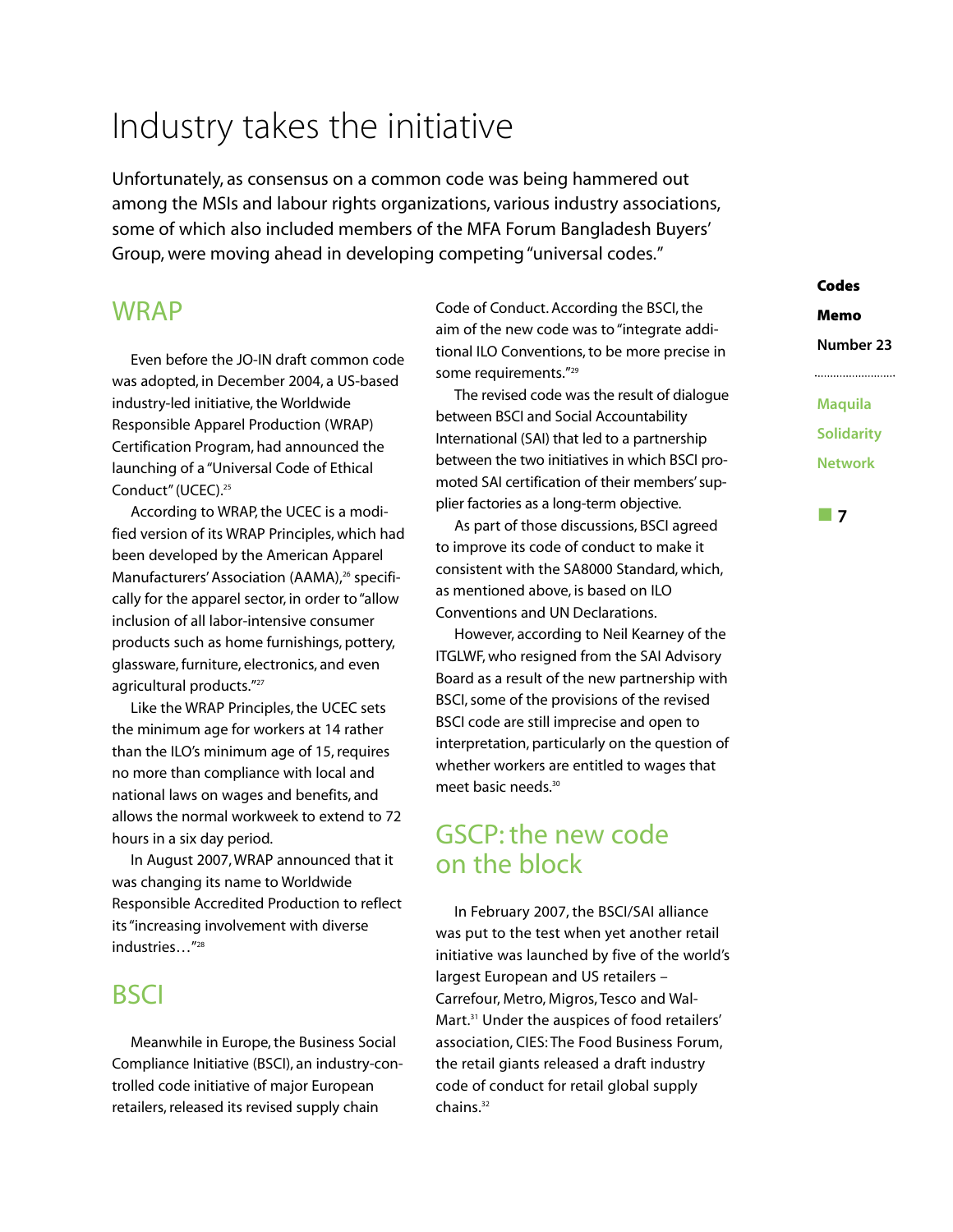Although the new draft code is still being reviewed,<sup>33</sup> it is already being touted as yet another universal code.

According to CIES, the Global Social Compliance Programme Code (GSCP Code) "gathers together in a single framework the highest level of commonly accepted international standards for working conditions and fundamental labour rights."34

When Wal-Mart CEO Lee Scott advocated "one framework of social and environmental standards," it was the code drafted by CIES that he had in mind."The effort is now focused on social standards, and I believe it should be expanded to environmental standards as well,"<sup>35</sup> said Scott.

Scott then called on all major global retailers to join the CIES initiative, stating,"I stand ready to meet with the CEOs of our competitors and make socially and environmentally responsible sourcing a reality across the entire retailer industry."

### Flaws in the GSCP

While the GSCP draft code is certainly more consistent with ILO Conventions than the WRAP code, and therefore represents a step forward for retailer giants like Wal-Mart, it has been criticized for having inconsistent language on freedom of association, wages and other compensation, and working hours, as well as for the fact that the code applies only to supply chain workers and not to the retailers' own employees.<sup>36</sup>

In a June 8, 2007 letter to CIES, the Clean Clothes Campaign (CCC) criticized the GSCP for not involving stakeholders from the beginning rather than "approaching them after key decisions related to the programme have been made."37

The letter goes on to suggest that CIES members would be better off seeking membership in one or more of the existing multistakeholder initiatives and "given your wish

to develop a common code based on existing best practices, use the JO-IN draft code."

According to the CCC's Ineke Zeldenrust,<sup>38</sup> the GSCP is a "business-driven initiative that was designed from the start for all decisions to be made by its corporate members while unions and NGOs that chose to become involved would be marginalized to a purely advisory role.<sup>39</sup> As a result, the GSCP will face major accountability problems not only with labour rights activists, but also with the broader public," says Zeldenrust.

### MSI and industry codes: similarities and differences

One of the positive things about the competing "universal codes" is that the language in the various code provisions is far more precise than was the case in early company codes of conduct. In most cases, the language is also more in line with that of the relevant ILO Conventions and UN Declarations, and in some cases those Conventions and Declarations are specifically referenced.

According to Dan Rees, Executive Director of the UK's Ethical Trading Initiative (ETI), this convergence on ILO Conventions is the result of ten or more years of discussion and debate among NGOs, trade unions and companies, and more recently, dialogue among the MSIs and industry initiatives.<sup>40</sup>

"There are still some differences in the views on which conventions or the interpretation of the standards, but the direction of travel is towards greater convergence," says Rees.<sup>41</sup>

However, ten years after the launching of the MSIs, the fact that there continue to be a number of competing "universal codes" with very similar standards is hard to explain, and harder to justify. After more than ten years of discussion and debate, as well as practical experience in attempting to implement voluntary codes of conduct, why have we not yet achieved consensus on a universal code?

**Codes**

### **Memo**

**Number 23** 

**Maquila Solidarity Network**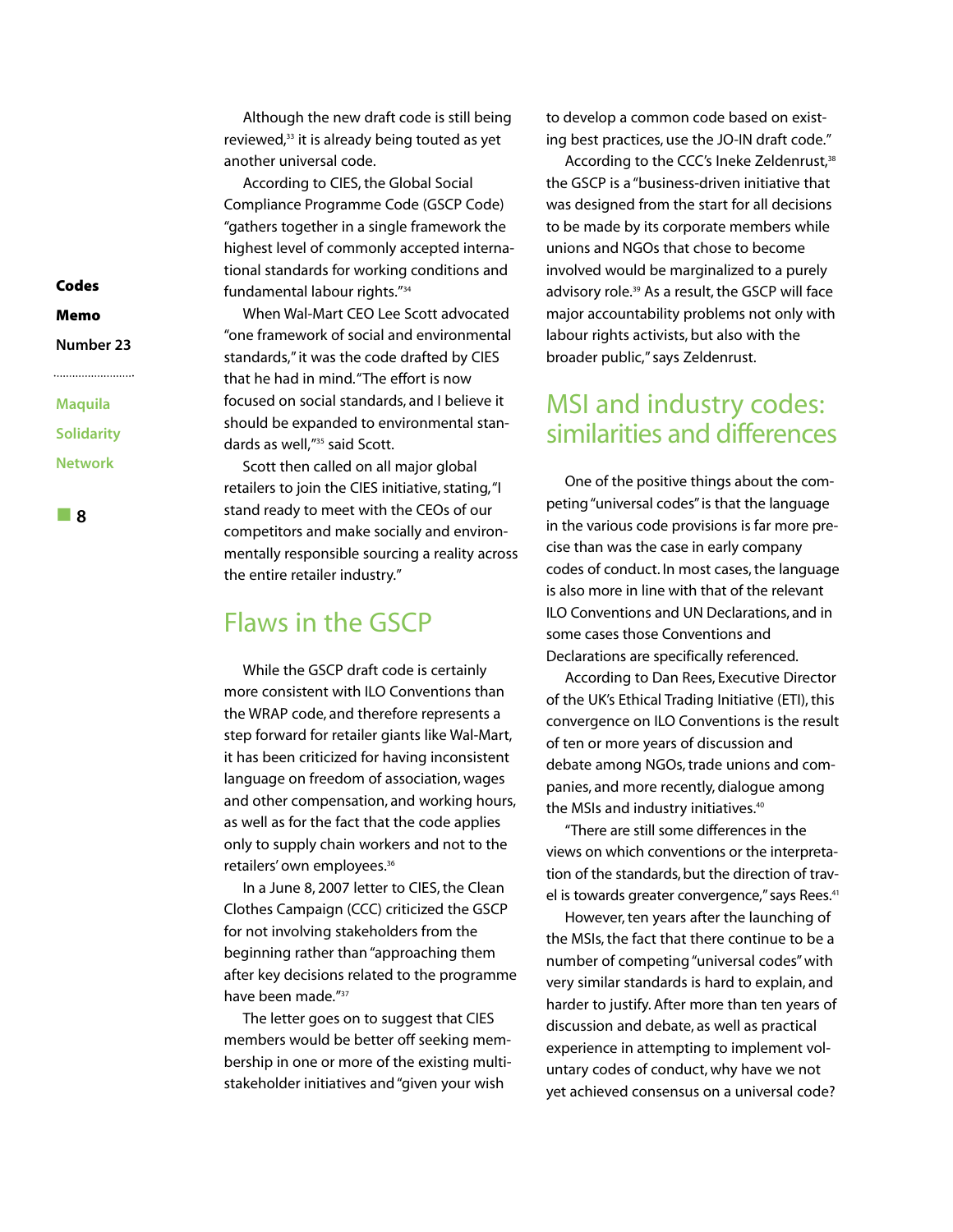# A universal code? Where the differences lie

While at first glance the differing language in the provisions in the competing universal codes may seem minor, there are important differences on key issues, particularly concerning freedom of association and the right to bargain collectively, wages, hours of work, and security of employment.

Not surprisingly, the code provisions where most differences remain are those that could impact fundamental power relationships between workers and their employers, such as management's unilateral control over the workplace; labour flexibility, including the unrestricted right to subcontract labour; and wages, prices and profits.

### Freedom of Association

With the possible exception of the WRAP Principles, the industry association codes show some progress on the issue of freedom of association and collective bargaining.

However, while the industry association codes tend to limit these rights to what is proscribed by local labour law, the JO-IN Code goes further in asserting that the employer "shall adopt a positive approach towards activities of trade unions and an open attitude towards organizational activities of workers."42

In contrast, the WRAP code includes an unusual provision that appears to give the employer the right to do anything permitted by local law to interfere with the workers' right to freely associate and bargain collectively.<sup>43</sup>

**For a comparison of key provisions in multi-stakeholder codes and those of the major industry initiatives, see the charts beginning on page 14.**

### **Wages**

The different language in the wage provisions of the four competing codes also reveals that there continues to be a vigorous debate on the question of whether workers are entitled to a living wage that meets basic needs.

While the WRAP Principles only require payment of the legal minimum wage, the other two industry codes go further in stating that total "compensation" must meet basic needs or that the employer should be "encouraged" to provide "adequate compensation" that covers "living expenses."What is included in "compensation" and "living expenses" is left ambiguous, however.

In contrast, the draft JO-IN Code is unambiguous in stating that "workers shall have the right to a living wage" and that "wages and benefits paid for a standard working week" shall "be sufficient to meet the basic needs of workers and their families and provide some discretionary income."

### Hours of Work

Hours of work provisions in the industry codes also leave considerable room for interpretation, though the WRAP Code is unambiguous in totally ignoring ILO Conventions by allowing for a 72 hour workweek.

**Codes Memo Number 23**

**Maquila Solidarity Network**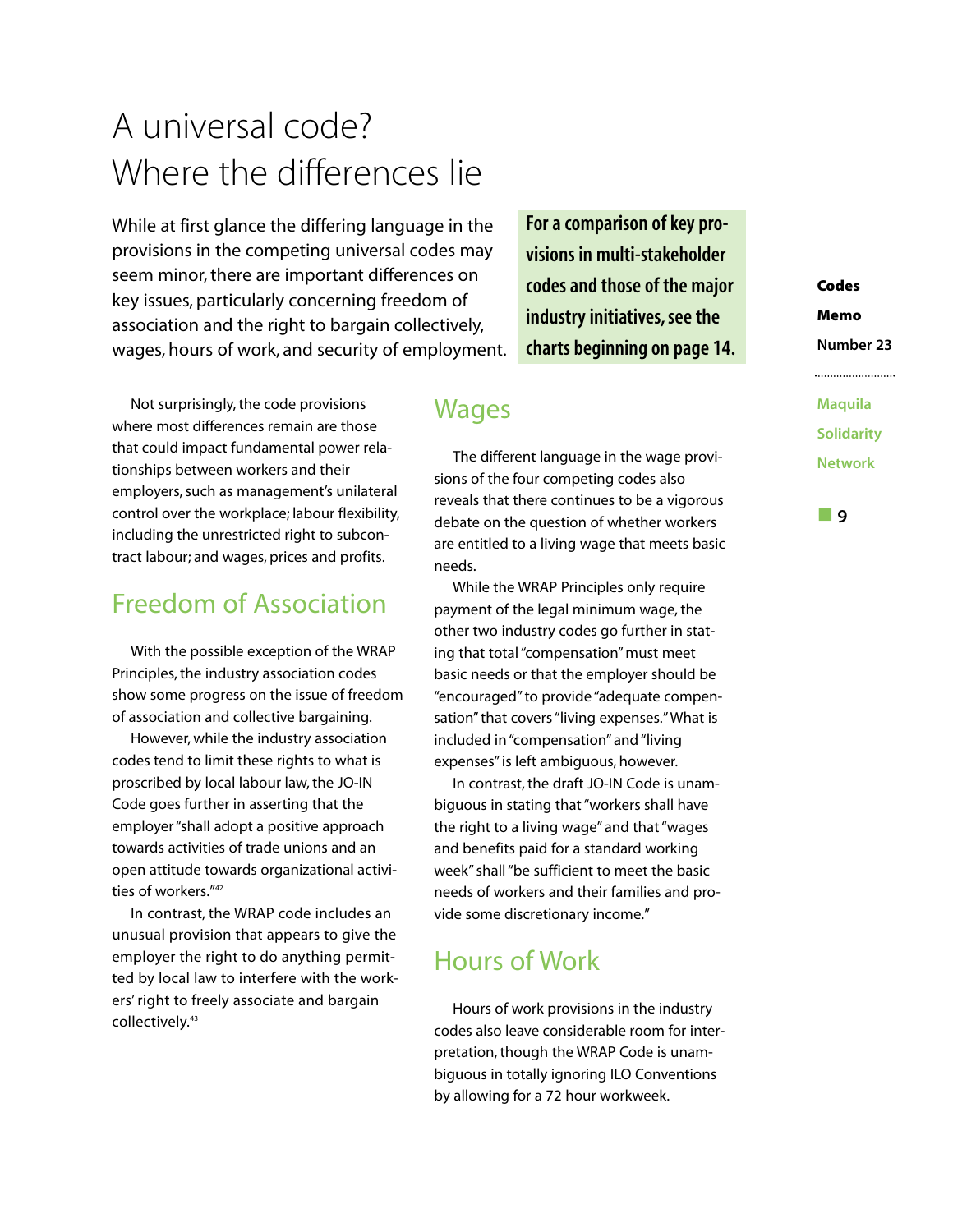### Child Labour: is it still an issue?

Even on the hot-button issue of child labour, the WRAP code breaks ranks with the others, and with the relevant ILO Conventions, in attempting to establish 14 as the minimum age in all countries, unless the law proscribes a higher minimum.

And, although the BSCI Code makes specific reference to ILO Conventions on child labour, it does not explicitly state the minimum age, thereby leaving this provision open to interpretation by suppliers and factory auditors.

### Precarious employment

Totally missing from the WRAP and BSCI codes is any reference to the employment relationship, whereas both the JO-IN and GSCP codes prohibit the use of labour-only contracting, subcontracting, homeworking arrangements, apprenticeship schemes or excessive use of fixed-term employment contracts as a means of avoiding labour, social security or other legal obligations applicable to regular employees.

## Code implementation

eyond code provisions themselves,<br>the most significant differences<br>between the MSIs and the industry<br>initiatives are the methods and<br>mechanisms by which they attempt to impleeyond code provisions themselves, the most significant differences between the MSIs and the industry initiatives are the methods and ment their codes of conduct.

Even among the MSIs there continue to be important differences about a number of implementation issues, such as:

- who is best equipped to monitor and verify code compliance and how and by whom they should be paid;
- the role of local trade unions and NGOs in code implementation;
- levels of transparency concerning investigative findings;
- third-party complaint processes; and
- appropriate corrective action when alleged worker rights violations are verified.

Over the past decade, however, the MSIs have gone through a learning process that has called into question many earlier assumptions about how to effectively implement codes of conduct in global supply chains. Despite the many differences that

remain among the MSIs on the question of code implementation, they have come to very similar conclusions on key implementation issues that were further explored in the JO-IN Turkey project.

One important lesson has been that factory auditing alone does not lead to sustainable improvements in labour practices or working conditions at the factory level. As a result, all of the MSIs have begun to experiment with other ways to more effectively achieve and maintain compliance with their codes of conduct and local labour laws. <sup>43</sup>

These include increased emphasis on:

- training of factory management personnel and workers;
- increased engagement with local trade unions and NGOs;
- increased attention to the practices of the buyers themselves and how they impact on the ability of suppliers to comply with wage and hours of work provisions; and
- an increased emphasis on joint company and multi-stakeholder action to attempt to address systemic problems in the industry.

**Codes Memo**

**Number 23** 

**Maquila Solidarity Network**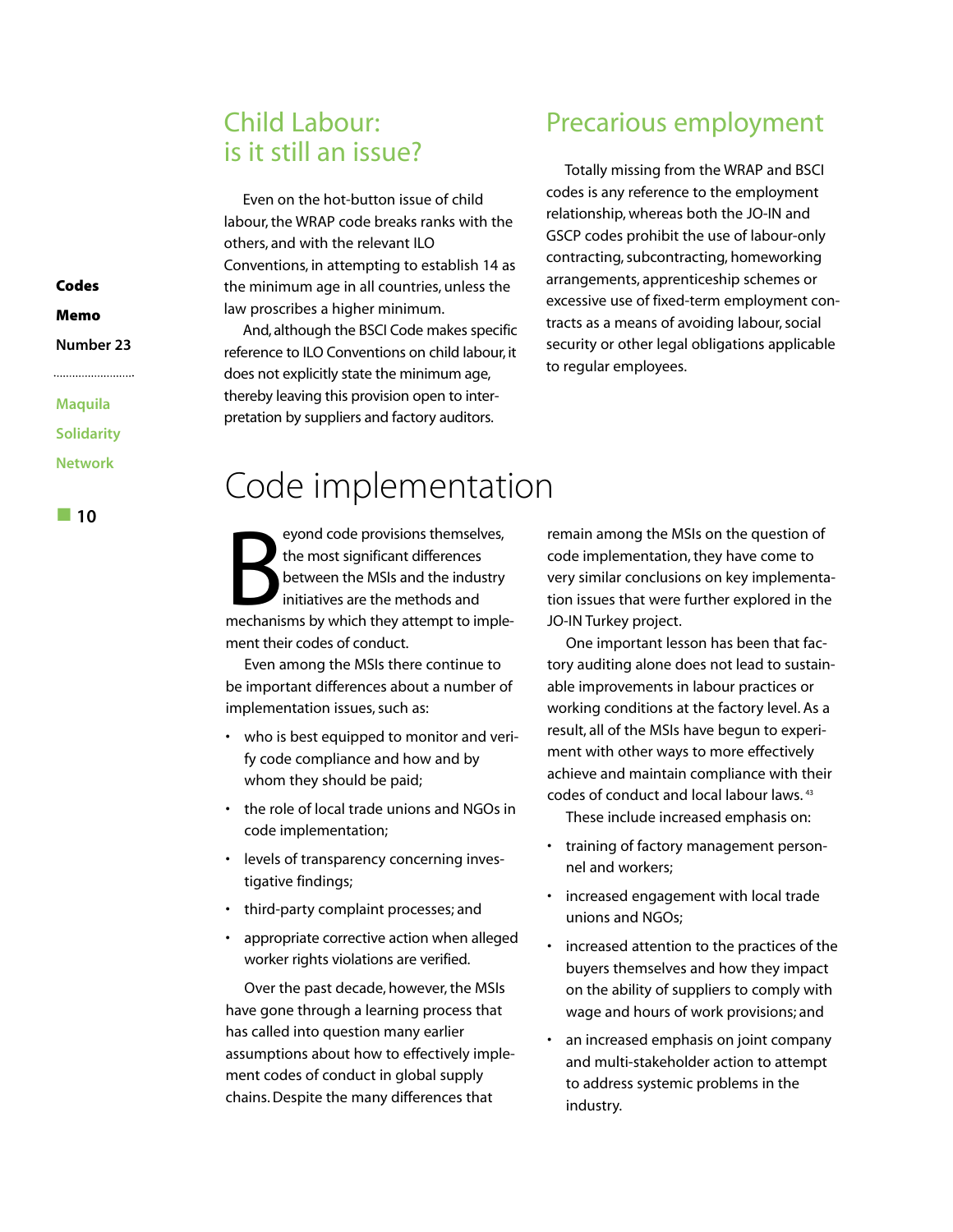While many companies that have chosen to work through industry initiatives rather than through MSIs have come to similar conclusions about the limitations of factory auditing, their reluctance to collaborate as equal partners with trade union organizations and labour rights NGOs in their governance structures has limited their ability to explore other options.

As a result, the industry initiatives continue to focus on the traditional methods of factory auditing, while emphasizing the benefits of sharing audit findings among buyers, but not with other stakeholders or the public, in order to minimize costly duplication of efforts.<sup>45</sup>

# Living wage: tackling a contentious issue

ne of the most contentious issues that was explored in the JO-IN Turkey project was how to achieve compliance with a living wage provision.

Despite all the divisions among the participants, the JO-IN project made a significant contribution to the on-going living wage debate by putting aside the question of how best to measure a living wage and focusing instead on how to improve wages by stages to achieve a living wage over time.

The project experimented with a wage ladder approach that begins with an assessment of current wage levels and then focuses on "effective strategies for improving wage levels (e.g. increasing the prices paid, improving productivity, improving management systems, or applying cost-sharing schemes)."46

The ladder charts progress on wages by steps from the legal minimum wage, to the prevailing industry wage, to negotiated wage, to the living wage standards of different MSIs, and up to a living wage as defined by Turkish trade unions.<sup>47</sup>

According to Doug Miller, the ITGLWF representative at the December JO-IN International Advisory Panel meeting, his organization believes that the determination of a living wage should be carried out at national level, and for that reason has encouraged its affiliates to engage in such initiatives at the present time.<sup>48</sup>

"A wage ladder as developed in the JO-IN project is a tool that can assist our unions to visualize the difference between the national/regional minimum wage, the prevailing industry wage based on sampling from key factories, and national definitions of a living wage determined by various stakeholder groups," explains Miller."This will not only assist the process of arriving at a national target living wage figure, but also be a very practical way of getting quite complex information across to the membership."

Although the JO-IN Turkey project was only a small and very tentative step toward greater collaboration among the MSIs, it did show that these highly competitive organizations with very different approaches to code implementation are capable of working together on common problems and issues.

And while it is unlikely that the MSIs involved in the JO-IN Turkey project will all attempt to work together on a similar intensive project in another country in the near future, they have made a commitment to continue to collaborate on a more ad hoc basis on specific code implementation initiatives through the newly created JO-IN Forum.

The most immediate challenge facing the four MSIs and two labour rights organizations that participated in the JO-IN Turkey project is overcoming outstanding differences on the living wage issue that is still blocking the adoption of a common code.

**Codes Memo Number 23**

**Maquila Solidarity Network**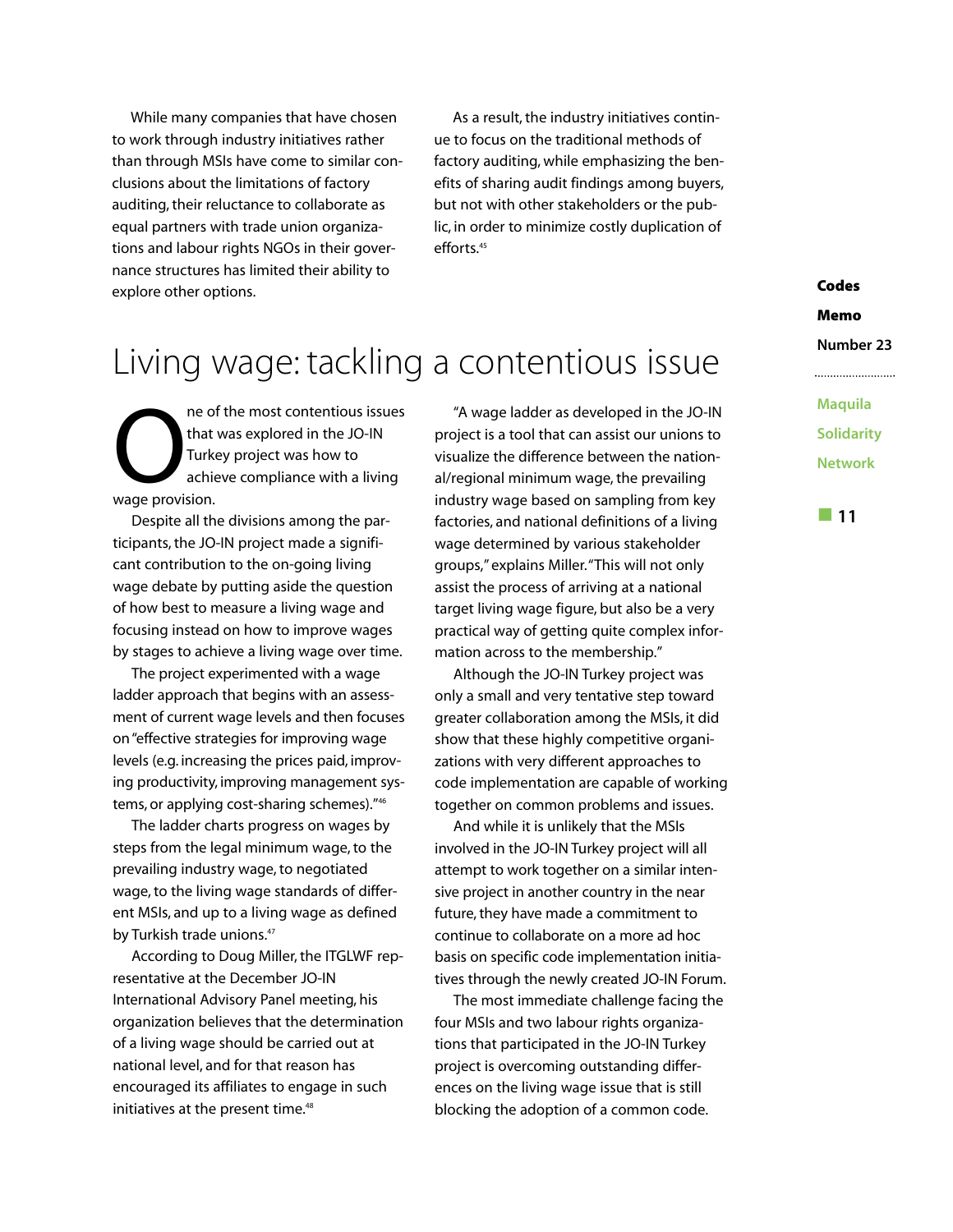# Conclusion

**Example 2** and industry code of conduct initiatives for labour practices in global supply chains, as well as both competition and dialogue between and among he emergence of multi-stakeholder and industry code of conduct initiatives for labour practices in global supply chains, as well as both comthese initiatives, has resulted in an upward harmonization of labour standards and greater consistency with international standards enshrined in ILO Conventions and UN Declarations.

At the same time, there continue to be significant inconsistencies in code provisions and language between the various competing initiatives, with the industry initiatives generally lagging behind the MSIs, which include trade

unions and labour rights NGOs in their decisionmaking governance structures. **12 12 Not surprisingly, the key Not surprisingly, the key** 

> Not surprisingly, the key issues dividing the competing initiatives are those that challenge management control of the workplace, labour flexibility or changes that could impact

on corporate profits. These include management attitudes toward trade unions and respect for freedom of association, whether workers are entitled to a living wage that meets basic needs, limits that should be placed on hours of work, and prohibitions on abuse of subcontracting and short-term employment contracts.

While agreement reached between four major multi-stakeholder initiatives and labour rights organizations on a common draft code of conduct could set the stage for broader agreement on a universal code, further progress is currently blocked by the reluctance of at least some of the MSIs to adopt the common code as their own, as well as the

insistence of three industry associations to promote competing "universal" codes with lower and/or more ambiguous standards.

Whether a common code should include a living wage standard and, if so, how such a standard could be effectively implemented is perhaps the key issue dividing the MSIs.

However, these differences should not be used as an excuse to avoid recognizing that workers are entitled to a wage that meets basic needs and that buyers purchasing practices are making it difficult for suppliers to pay a living wage.

Rather than focusing on how to define or calculate a living wage, companies and MSIs

**issues dividing the competing initiatives are those that challenge management control of the workplace, labour flexibility or changes could impact on corporate profits.**

should build on the JO-IN experience and collaborate on concrete projects looking at how a living wage standard could be put into practice.

The wage ladder approach taken in the JO-IN Turkey project is one option that needs to be explored further. Another example is the ETI proposed pilot proj-

ect in Bangladesh, in which ETI member companies would jointly explore how to implement a living wage standard in a lowwage country where wage increases would not significantly impact on prices.

As well, companies that are committed to the principle of a living wage, but fearful that incorporating such a standard in company or MSI codes would raise unrealistic expectations of immediate wage increases in all their supply factories should be encouraged to offer a preferential price to suppliers that pay wages that meet basic needs and/or that have negotiated wage improvements with democratic unions.

### **Codes**

**Memo**

**Number 23** 

### **Maquila Solidarity**

**Network**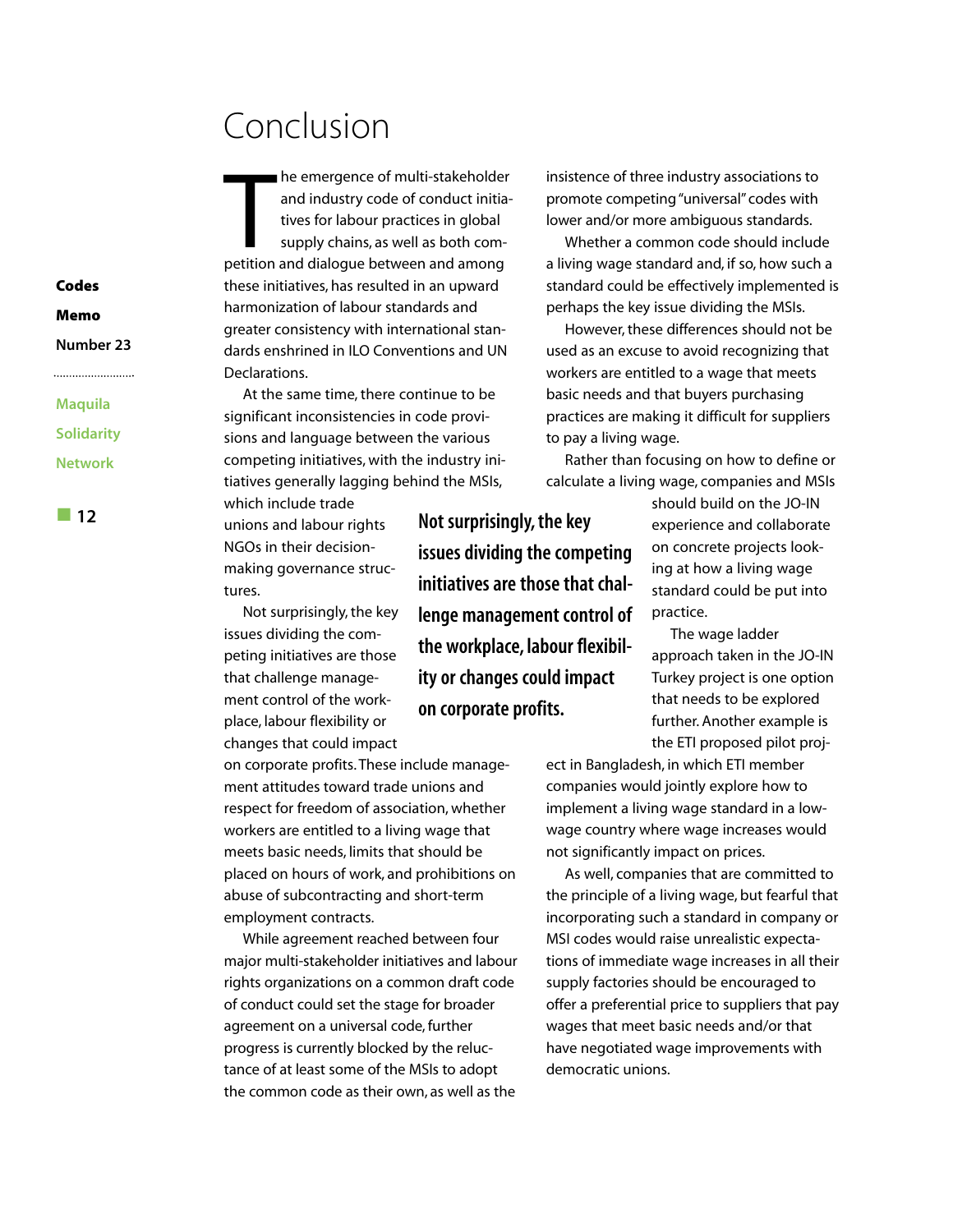### Is a Common Code on the agenda?

Although there has been considerable progress over the past ten years in moving from vague, arbitrary language in voluntary codes of conduct toward more precise standards based on internationally recognized norms, the jury is still out on whether consensus will be reached on a universal code in the near future.

More important than the differences on code language is the more fundamental question of how a universal code could be successfully implemented.

In this regard, the emergence of the GSCP code could represent a setback rather than an advance, since this new industry-controlled initiative involving the world's biggest and most powerful retailers is wedded to the traditional private sector social auditing model that has been largely discredited after more than ten years of practice.

In order for real advances to be made on wages, working conditions and worker rights both at the factory and industry-wide level, the industry-controlled initiatives of the retail giants will need to learn from the experiences of the MSIs rather than duplicating their mistakes.

To do so, however, the industry initiatives would have to overcome their long-standing distrust of trade unions and NGOs, both international and local, and get beyond their deep-seated bias in favour of self-regulation. In other words, they would have to transform themselves into MSIs and work with international and local stakeholders on the implementation of a common code.

However, for the MSI model to become more attractive to retailers and brands that are currently more comfortable in industryonly initiatives, the MSIs will need to demonstrate that they can build on the small advances they achieved through the JO-IN project rather than retreating into their respective bunkers.

**Codes Memo Number 23 Maquila**

**Solidarity Network**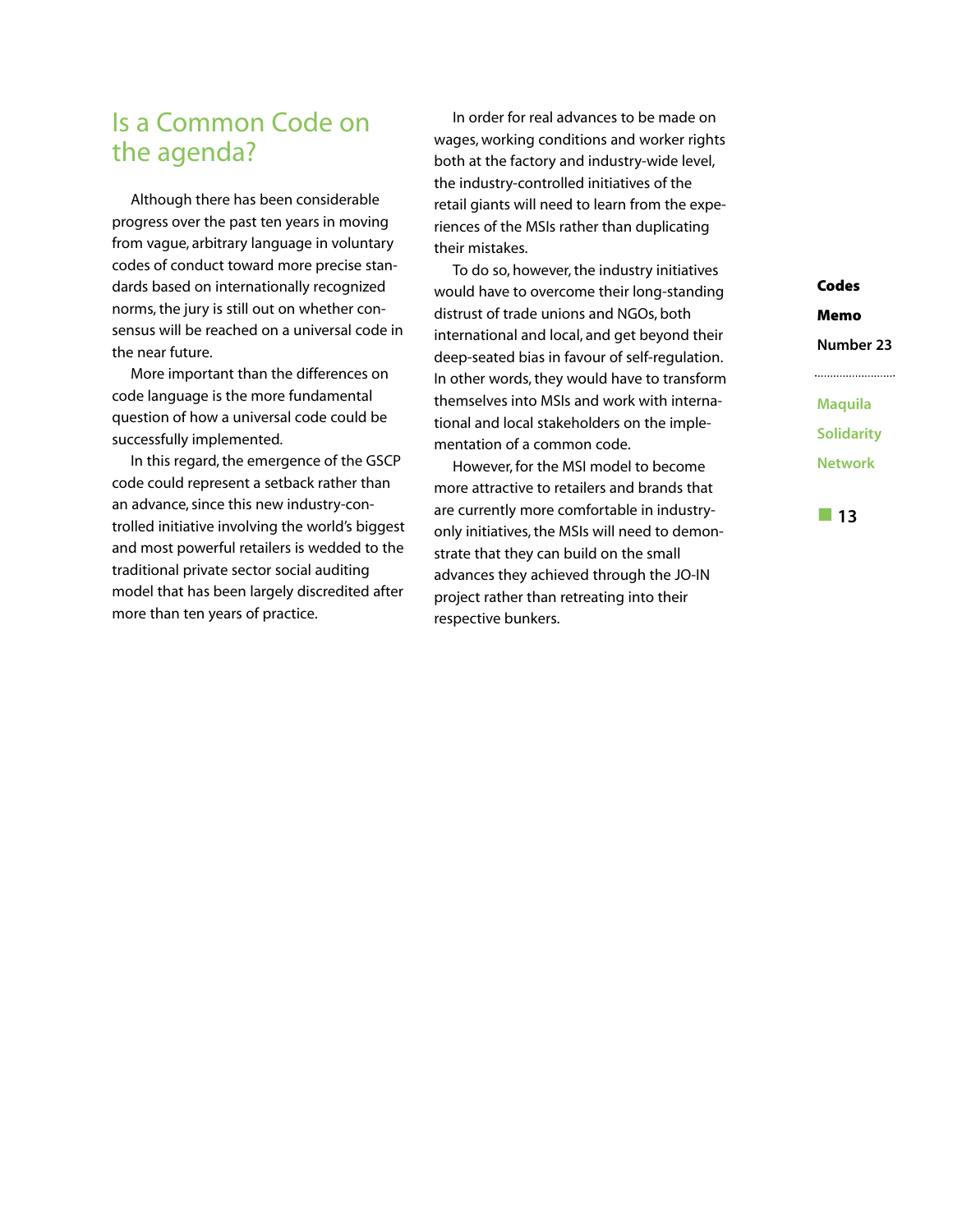### Comparison of Key Provisions in Industry Codes and JO-IN Code

|                               | <b>BSCI</b>                                                                                                                                                                                                                                                                                         | <b>GSCP</b>                                                                                                                                                                                                                                                                                                                                                                                                                                                                                                                                     | <b>JO-IN</b>                                                                                                                                                                                                                                                                                                                                                                                                                                                                                                                                                                                                                  | <b>WRAP</b>                                                                                                                                                                                                                                                                                              |
|-------------------------------|-----------------------------------------------------------------------------------------------------------------------------------------------------------------------------------------------------------------------------------------------------------------------------------------------------|-------------------------------------------------------------------------------------------------------------------------------------------------------------------------------------------------------------------------------------------------------------------------------------------------------------------------------------------------------------------------------------------------------------------------------------------------------------------------------------------------------------------------------------------------|-------------------------------------------------------------------------------------------------------------------------------------------------------------------------------------------------------------------------------------------------------------------------------------------------------------------------------------------------------------------------------------------------------------------------------------------------------------------------------------------------------------------------------------------------------------------------------------------------------------------------------|----------------------------------------------------------------------------------------------------------------------------------------------------------------------------------------------------------------------------------------------------------------------------------------------------------|
| <b>Inpode</b><br><b>Child</b> | Forbids child labour as<br>defined by ILO and UN<br>Conventions, but mini-<br>mum age not explicitly<br>stated.<br>No hazardous, unsafe or<br>unhealthy work for<br>young workers under 18.<br>Support for schooling<br>for child labourers until<br>no longer a child.                             | Minimum age of 15, or<br>14 where ILO developing<br>country exception<br>allows.<br>Support for schooling<br>for child labourers until<br>no longer a child.                                                                                                                                                                                                                                                                                                                                                                                    | Minimum age of 15.<br>No hazardous conditions<br>for young workers under<br>18.<br>Support for schooling<br>for child labourers until<br>no longer a child.                                                                                                                                                                                                                                                                                                                                                                                                                                                                   | Minimum age of 14.<br>No exposure of young<br>workers to hazardous<br>work.<br>Legal compliance re<br>young workers.                                                                                                                                                                                     |
| Freedom of association        | Right to form and join<br>trade unions of choice<br>and to bargain collec-<br>tively.<br>Worker representatives<br>have access to their<br>members in the work-<br>place.<br>Employer facilitates par-<br>allel means of free asso-<br>ciation and bargaining<br>where rights restricted<br>by law. | Right to join or form<br>trade unions of choice<br>and to bargain collec-<br>tively.<br>No employer interfer-<br>ence with such lawful<br>activities.<br>No discrimination<br>against worker represen-<br>tatives, access of worker<br>representatives to work-<br>place to carry out repre-<br>sentative functions<br>unless seriously disrupts<br>company's normal activi-<br>ties.<br>Employer facilitates, and<br>does not hinder, lawful<br>parallel means of free<br>association and bargain-<br>ing where rights restrict-<br>ed by law. | Right to form or join<br>trade unions of their<br>choice and to bargain<br>collectively.<br>Prohibits dismissal, dis-<br>crimination, harassment,<br>intimidation or retalia-<br>tion for reason of union<br>membership or partici-<br>pation in trade union<br>activities.<br>Company adopts posi-<br>tive approach towards<br>activities of trade unions<br>and an open attitude<br>towards organizational<br>activities of workers.<br>Access of workers' repre-<br>sentatives to all work-<br>places to carry out repre-<br>sentative functions, and<br>employer shall not, with-<br>out justification, impede<br>access. | Lawful rights to free<br>association and collec-<br>tive bargaining and to<br>join or not join the<br>organization of choice<br>without penalty or inter-<br>ference.<br>Suppliers have the right<br>to act within the bound-<br>aries of the law when<br>workers exercise their<br>rights to associate. |

**Codes Memo**

**Number 23**

.........................

**Maquila Solidarity Network**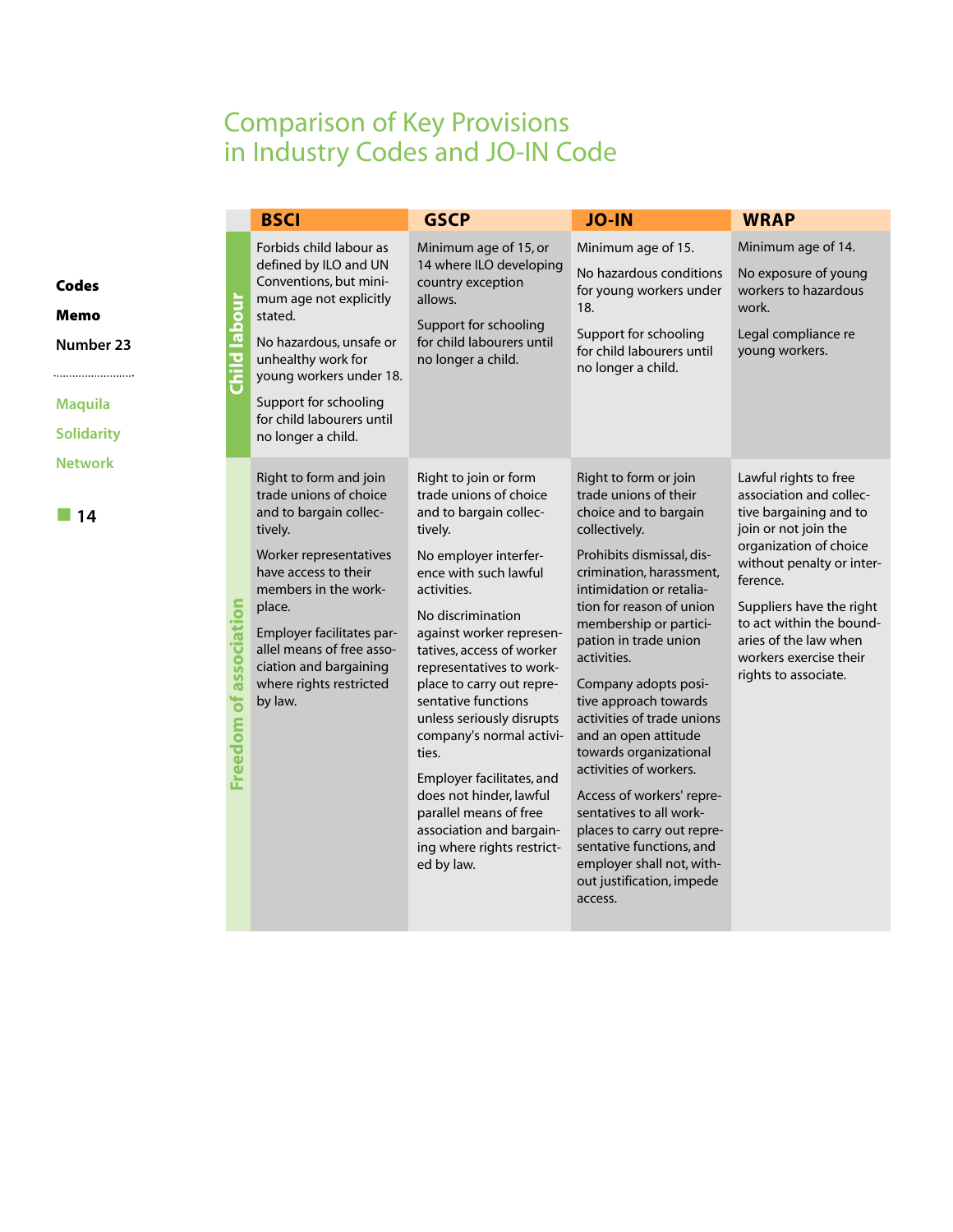|                         | <b>BSCI</b>                                                                                                                                                                                                                                                                                                 | <b>GSCP</b>                                                                                                                                                                                                                                                                                                                                          | <b>JO-IN</b>                                                                                                                                                                                                                                                                                                                                                                  | <b>WRAP</b>                                                                                                                                                  |                                                                                            |
|-------------------------|-------------------------------------------------------------------------------------------------------------------------------------------------------------------------------------------------------------------------------------------------------------------------------------------------------------|------------------------------------------------------------------------------------------------------------------------------------------------------------------------------------------------------------------------------------------------------------------------------------------------------------------------------------------------------|-------------------------------------------------------------------------------------------------------------------------------------------------------------------------------------------------------------------------------------------------------------------------------------------------------------------------------------------------------------------------------|--------------------------------------------------------------------------------------------------------------------------------------------------------------|--------------------------------------------------------------------------------------------|
| <b>Wages</b>            | Legal minimum wage or<br>industry standards.<br>Where legal minimum<br>wage or industry stan-<br>dards does not cover liv-<br>ing expenses, employer<br>encouraged to provide<br>adequate compensation<br>to meet these needs.<br><b>Prohibits deductions</b><br>from wages as a discipli-<br>nary measure. | <b>Compensation meets</b><br>basic needs and pro-<br>vides some discretionary<br>income for workers and<br>their families.<br>Prohibits illegal or unau-<br>thorized deductions<br>from wages or deduc-<br>tions as a disciplinary<br>measure.                                                                                                       | Wages and benefits for a<br>standard workweek shall<br>be sufficient to meet<br>basic needs of workers<br>and their families and<br>provide some discre-<br>tionary income.<br>Prohibits deductions for<br>disciplinary purposes<br>and deductions not pro-<br>vided for by national law<br>without the written per-<br>mission of the worker.                                | Wages and benefits are<br>in compliance with local<br>and national laws.                                                                                     | <b>Codes</b><br>Memo<br>Number 23<br><b>Maquila</b><br><b>Solidarity</b><br><b>Network</b> |
| Hours of work           | 48 hours per week, 1 day<br>off in seven.<br>Overtime is voluntary,<br>paid at a premium rate,<br>shall not exceed 12<br>hours per week.                                                                                                                                                                    | 48 hours per week, 1 day<br>off in seven.<br>Overtime is voluntary,<br>paid at a premium rate,<br>shall not exceed 12<br>hours per week.                                                                                                                                                                                                             | 48 hours per week, 1 day<br>off in seven.<br>Overtime is voluntary,<br>shall not exceed 12<br>hours a week, and shall<br>be paid at minimum $1\frac{1}{2}$<br>the regular hourly com-<br>pensation rate.                                                                                                                                                                      | 72 hours per week or 14<br>hours per day, except in<br>extraordinary business<br>circumstances, 1 day off<br>in seven.<br>Overtime should be vol-<br>untary. | 15                                                                                         |
| Employment relationship | No Provisions.                                                                                                                                                                                                                                                                                              | Prohibits use of labour-<br>only contracting, sub-<br>contracting or home-<br>working arrangements,<br>apprenticeship schemes<br>or fixed-term contracts<br>of employment as a<br>means of avoiding its<br>obligations to person-<br>nel under applicable<br>laws pertaining to<br>labour and social securi-<br>ty legislation and regu-<br>lations. | Prohibits use of labour-<br>only contracting, sub-<br>contracting or home-<br>working arrangements<br>or through apprentice-<br>ship schemes or exces-<br>sive use of fixed-term<br>contracts of employ-<br>ment to avoid obliga-<br>tions to workers under<br>labour or social security<br>laws and regulations<br>arising from the regular<br>employment relation-<br>ship. | No Provisions.                                                                                                                                               |                                                                                            |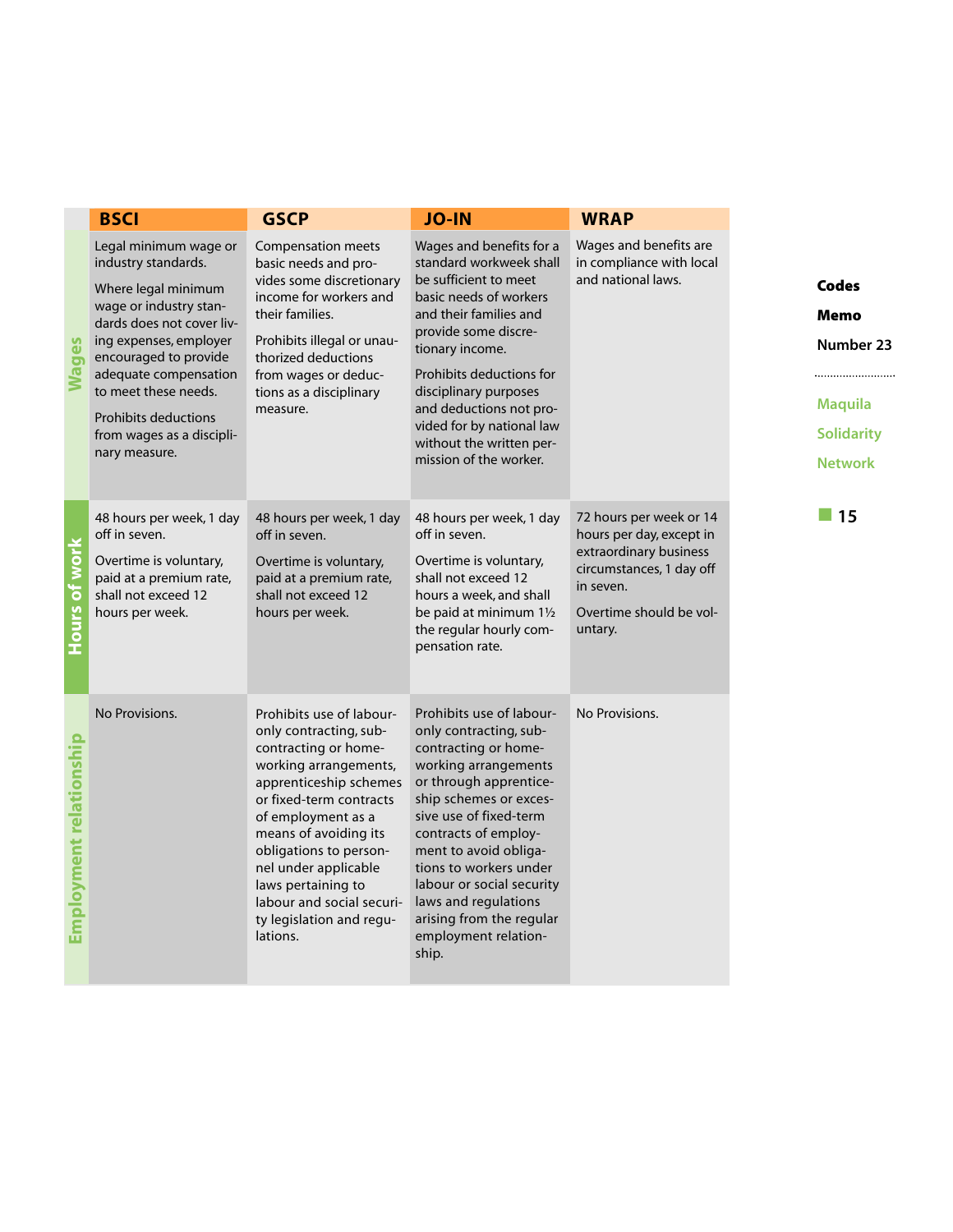| WRC        | Licensees must take reason-<br>able steps to minimize neg-<br>legal minimum 14 in accor-<br>Minimum age of 15, unless<br>dance with ILO developing<br>employment as a result of<br>enforcement of the code.<br>labourers released from<br>ative impacts in child<br>country exceptions.                                                                                                                                                                        | unit divided by the average<br>Wages for a standard work-<br>needs of an average family<br>week that meets the basic<br>number of wage earners.                                                                                                                           |
|------------|----------------------------------------------------------------------------------------------------------------------------------------------------------------------------------------------------------------------------------------------------------------------------------------------------------------------------------------------------------------------------------------------------------------------------------------------------------------|---------------------------------------------------------------------------------------------------------------------------------------------------------------------------------------------------------------------------------------------------------------------------|
| <b>Al</b>  | Prohibits children and young<br>during school hours, or com-<br>adequate support to remain<br>or unhealthy work for youth<br>Prohibits hazardous, unsafe<br>tion and work time exceed-<br>accordance with ILO devel-<br>Minimum age of 15, unless<br>oping country exceptions.<br>bined hours of transporta-<br>minimum age set at 14 in<br>Company shall remediate<br>child labour by providing<br>workers being employed<br>ing 10 hours a day.<br>under 18. | week shall meet basic needs<br>No deductions from wages<br>in school until no longer a<br>Wages for standard work-<br>and provide some discre-<br>for disciplinary purposes.<br>tionary income.<br>child.                                                                 |
| <b>FWF</b> | harm the health, safety or<br>morals of children 15-18.<br>No work that is likely to<br>Minimum age of 15.                                                                                                                                                                                                                                                                                                                                                     | Wages and benefits for stan-<br>as disciplinary measure or if<br>not provided for by national<br>dard workweek meet basic<br>No deductions from wages<br>needs of workers and their<br>families and provide some<br>discretionary income.<br>ivel                         |
| <b>FLA</b> | Minimum age of 15, unless<br>14 established by national<br>law or regulations.                                                                                                                                                                                                                                                                                                                                                                                 | ing industry wage, whichev-<br>er is greater, and legal bene-<br>Minimum wage or prevail-<br>fits.                                                                                                                                                                        |
| 园          | labourer until no longer a child.<br>No night or hazardous work for<br>accordance with ILO develop-<br>minimum age law set at 14 in<br>No new recruitment of child<br>Minimum age of 15, unless<br>children or youth under 18<br>quality education for child<br>Support for transition and<br>ing country exceptions.<br>labour.                                                                                                                               | Wages for standard workweek<br>No deductions from wages as<br>needs and provide some dis-<br>deductions not provided for<br>should always meet basic<br>a disciplinary measure or<br>expressed permission of<br>in national law, without<br>cretionary income.<br>worker. |
|            | ponL<br><b>P</b>                                                                                                                                                                                                                                                                                                                                                                                                                                               | <b>sa</b><br>бем                                                                                                                                                                                                                                                          |

**Codes**

**Memo**

**Number 23** .........................

**Maquila**

**Solidarity**

**Network**



# Comparison of key provisions in multi-stakeholder codes Comparison of key provisions in multi-stakeholder codes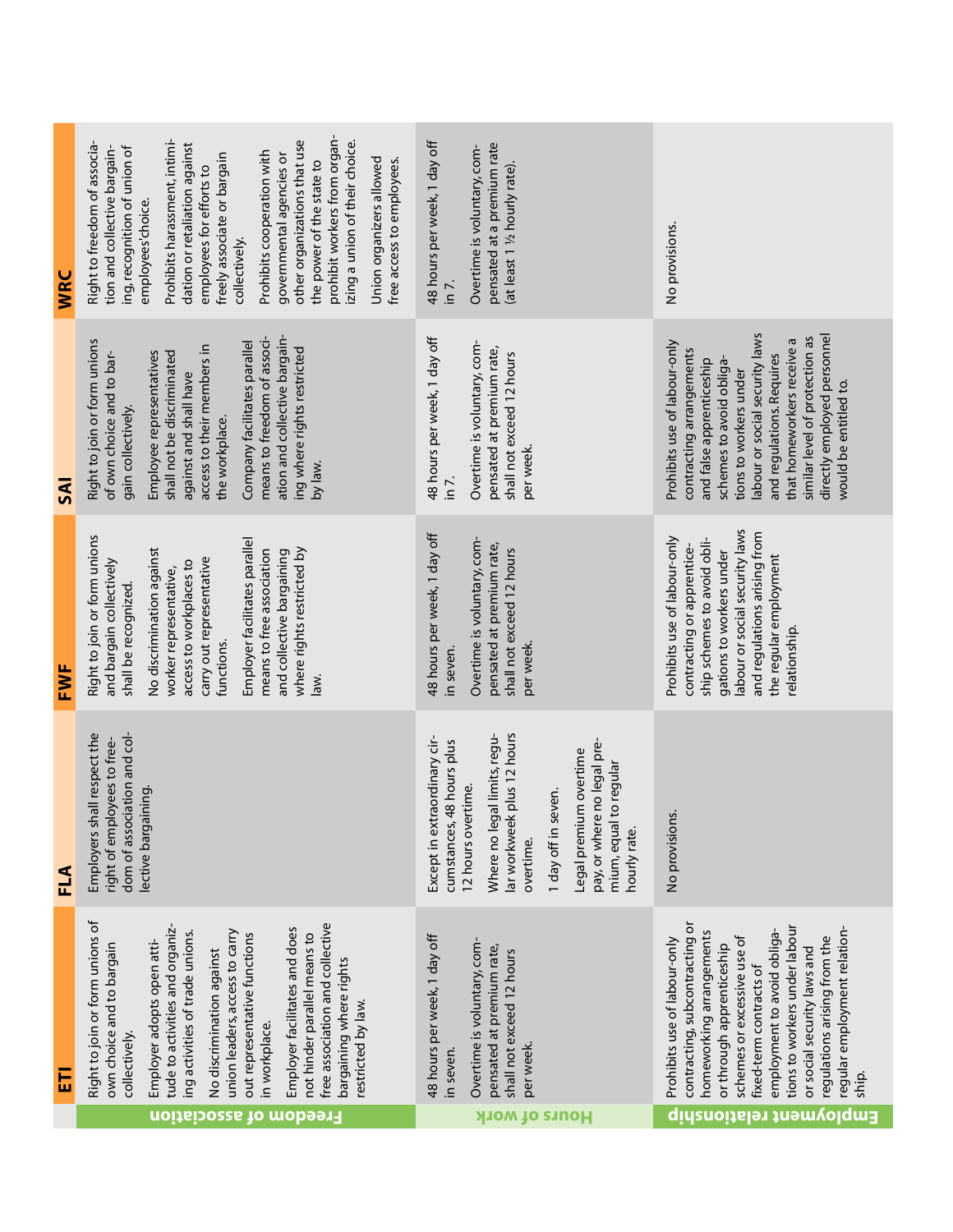### Endnotes

|                   | 1 | "The Company of the Future", Wal-Mart US Year<br>Beginning Meeting, January 23, 2008.                                                                           |
|-------------------|---|-----------------------------------------------------------------------------------------------------------------------------------------------------------------|
|                   | 2 | The World Bank, "Strengthening Implementation of<br>Corporate Social Responsibility in Global Supply<br>Chains," October 2003, p. 17.                           |
| Codes             | 3 | "The Company of the Future"                                                                                                                                     |
|                   | 4 | Ibid, p. 18.                                                                                                                                                    |
| Memo              | 5 | Multi-stakeholder initiatives (MSIs) differ from those                                                                                                          |
| Number 23         |   | created by industry associations in that trade unions<br>and labour rights NGOs play an active role in the<br>development of the MSI and its standards and mon- |
| <b>Maquila</b>    |   | itoring and verification methods, as well as in its<br>ongoing governance structures, rather than merely                                                        |
| <b>Solidarity</b> |   | playing an advisory role.                                                                                                                                       |
| <b>Network</b>    | 6 | For a copy of the SA8000 Standard, visit:<br>www.saintl.org/index.cfm?fuseaction=Page.viewPag<br>e&pageID=710                                                   |
| 18                | 7 | E-mail exchange with Judy Gearhart, Program<br>Director, SAI, November 21, 2007.                                                                                |
|                   | 8 | For a copy of the ETI Base Code, visit: www.ethical-<br>trade.org/Z/lib/base/index.shtml                                                                        |
|                   | 9 | For a copy of the FWF Code of Labour Practices, visit:<br>http://en.fairwear.nl/?p=280                                                                          |

- 10 For a copy of the FLA Workplace Code of Conduct, visit: www.fairlabor.org/conduct
- 11 "UNITE Statement on the Apparel Industry Partnership," Nov 5, 1998, on file at MSN.
- 12 The WRC describes itself as an "independent monitoring organization" rather than a multi-stakeholder initiative, because it deliberately excludes companies from its governance structures. It monitors compliance with its Model Code of Conduct for universities and other public institutions that have adopted ethical licensing and/or purchasing policies. The Clean Clothes Campaign is a European campaigning organization that has a model code of conduct, but does not act as a monitoring organization.
- 13 For a copy of the WRC Model Code of Conduct, visit: www.workersrights.org/coc.asp
- 14 For more information on JO-IN, visit: www.join.org/pub/about.shtml
- 15 For a copy of the JO-IN Draft Common Code, go to: www.jo-in.org/pub/docs/Jo-In%20Draft%20Common%20Code%205.05.pdf
- 16 For more information on the Bangladesh Buyers' Group of the MFA Forum, go to: www.mfa-forum.net/bangladesh/index.html
- 17 E-mail exchange with Auret van Heerden, President and CEO, Fair Labor Association, February 18, 2008.
- 18 E-mail exchange with Judy Gearhart, Program Director, Social Accountability International, February 15, 2008.
- 19 E-mail exchange with Jantien Meijer, Fair Wear Foundation, February 14, 2008.
- 20 van Heerden, February 18, 2008.
- 21 Ibid.

- 22 Jantien Meijer, February 14, 2008.
- 23 Phone interview with Judy Gearhart, March 7, 2008.
- 24 E-mail exchange with Scott Nova, Executive Director, Worker Rights Consortium, February 19, 2008.
- 25 For more information on the UCEC, visit: www.wrapapparel.org/modules.php?name=Conten t&pa=showpage&pid=29
- 26 After merging with US footwear and fashion associations, the AAMA was renamed the American Apparel and Footwear Association.
- 27 Ibid.
- 28 http://wrapapparel.org/documents/ WRAP\_Press\_Release\_082907.pdf
- 29 For a copy of the revised BSCI Code, visit: www.bscieu.org/content.php?page=BsciDocuments
- 30 MSN, Codes Memo #21, February 2007, p. 19, www.maquilasolidarity.org/sites/maquilasolidarity. org/files/codesmemo21.pdf
- 31 For information on the GSCP, visit: www.ciesnet.com/2-wwedo/2.2 programmes/2.2.gscp.objectprincip.asp
- 32 GSCP Code on file at MSN.
- 33 In June 2007, the draft code was circulated for comments and suggestions for a six-month period. Based on the results of the consultation, an Expert Working Group was to submit a report to the Executive Board in March 2008. The Advisory Board will also be given an opportunity to submit its own recommendations.
- 34 CIES,"Notes on the Global Social Compliance Programme Code," p. 2, on file at MSN.
- 35 "The Company of the Future", Wal-Mart US Year Beginning Meeting, January 23, 2008.
- 36 Clean Clothes Campaign, Letter to CIES, June 8, 2007, www.cleanclothes.org/codes/07-06-11.htm
- 37 Ibid.

### Co

### **Memo**

### **Number 23**

### **Ma**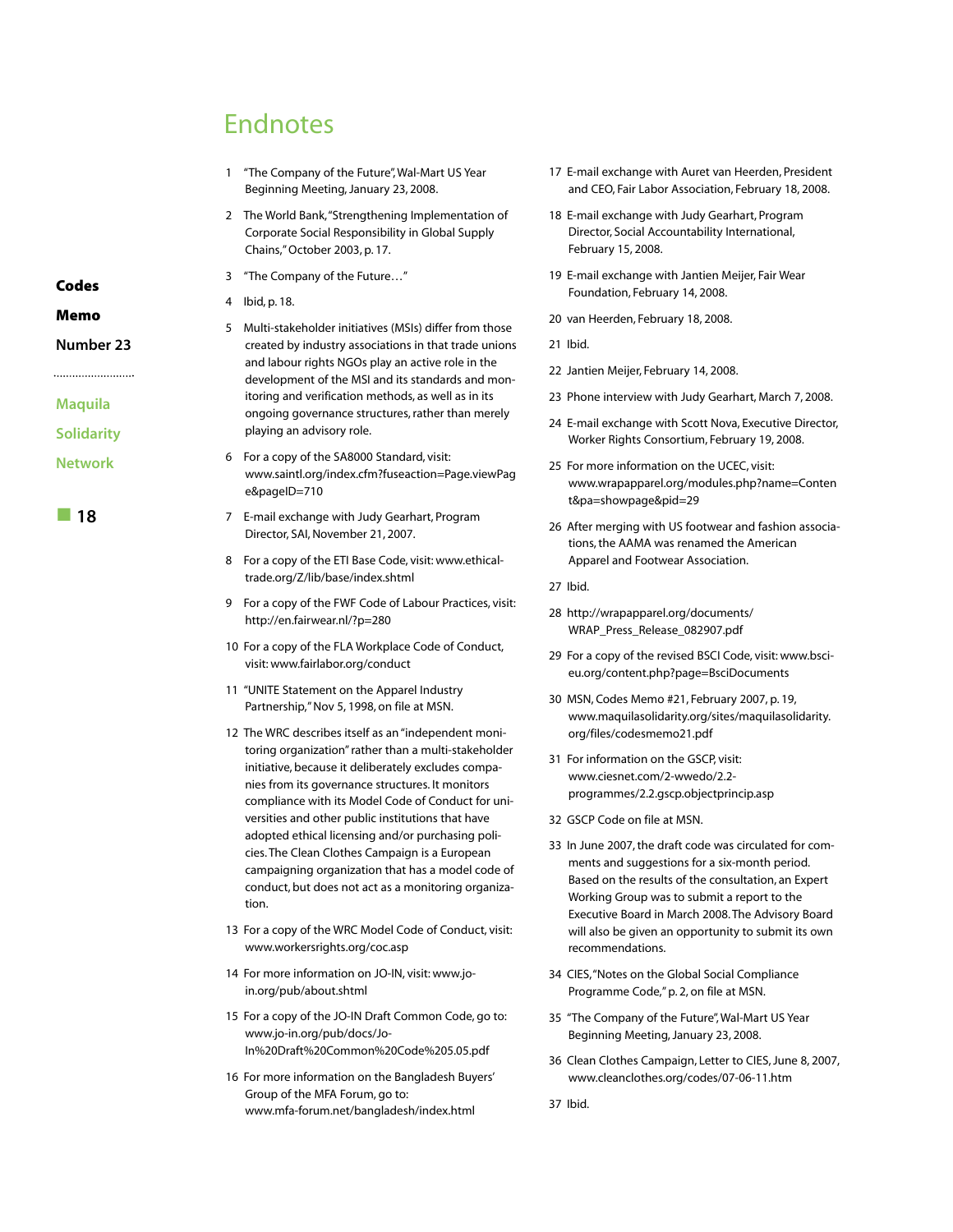- 38 Phone interview with Ineke Zeledenrust, February 12, 2008.
- 39 To date, the GSCP Advisory Board includes the following NGO and labour representatives: Amir Dossal, United Nations Office For Partnership; Stephen Frost, CSR ASIA; Jan Furstenborg, UNI Commerce; and Olivier de Schutter, FIDH.
- 40 E-mail exchange with Dan Rees, November 20, 2007.
- 41 Ibid.
- 42 See JO-IN Code: www.jo-in.org/pub/docs/Jo-In%20Draft%20Common%20Code%205.05.pdf
- 43 Universal Code of Ethical Conduct, WRAP, September 2005, p. 9.

www.wrapapparel.org/documents/UCEC\_Handbook 2nd Edition September 2005.pdf. Included in the Freedom of Association and Collective Bargaining provision are the words,"Suppliers have the right to act within the boundaries of the law when workers exercise their rights to associate." Such language asserting the employer's rights to take all legal steps to oppose unionization is unusual in codes of conduct, which are intended to define the supplier's obligations beyond legal requirements.

- 44 See Codes Memo #21 for information on a number of studies on the effectiveness of code implementation systems and alternative approaches being explored. Go to: www.maquilasolidarity.org/en/node/518
- 45 The emphasis of the industry initiatives on eliminating duplication of efforts and sharing of resources is evident in the GSCP's stated objectives: http://www.ciesnet.com/2-wwedo/2.2-programmes/2.2.gscp.objectprincip.asp
- 46 Jo-In Interim Report, May 2007, p. 19, www.join.org/english/belgeler.asp.
- 47 "Jo-In Explanatory Note on the Treatment of the Living Wage Common Code Element during the Jo-In Pilot Project in Turkey's Garment Industry – 2006- 2007," E-mail exchange with Doug Miller, ITGLWF, February 13, 2008.

**Number 23 Maquila**

**Codes Memo**

**Solidarity**

**Network**